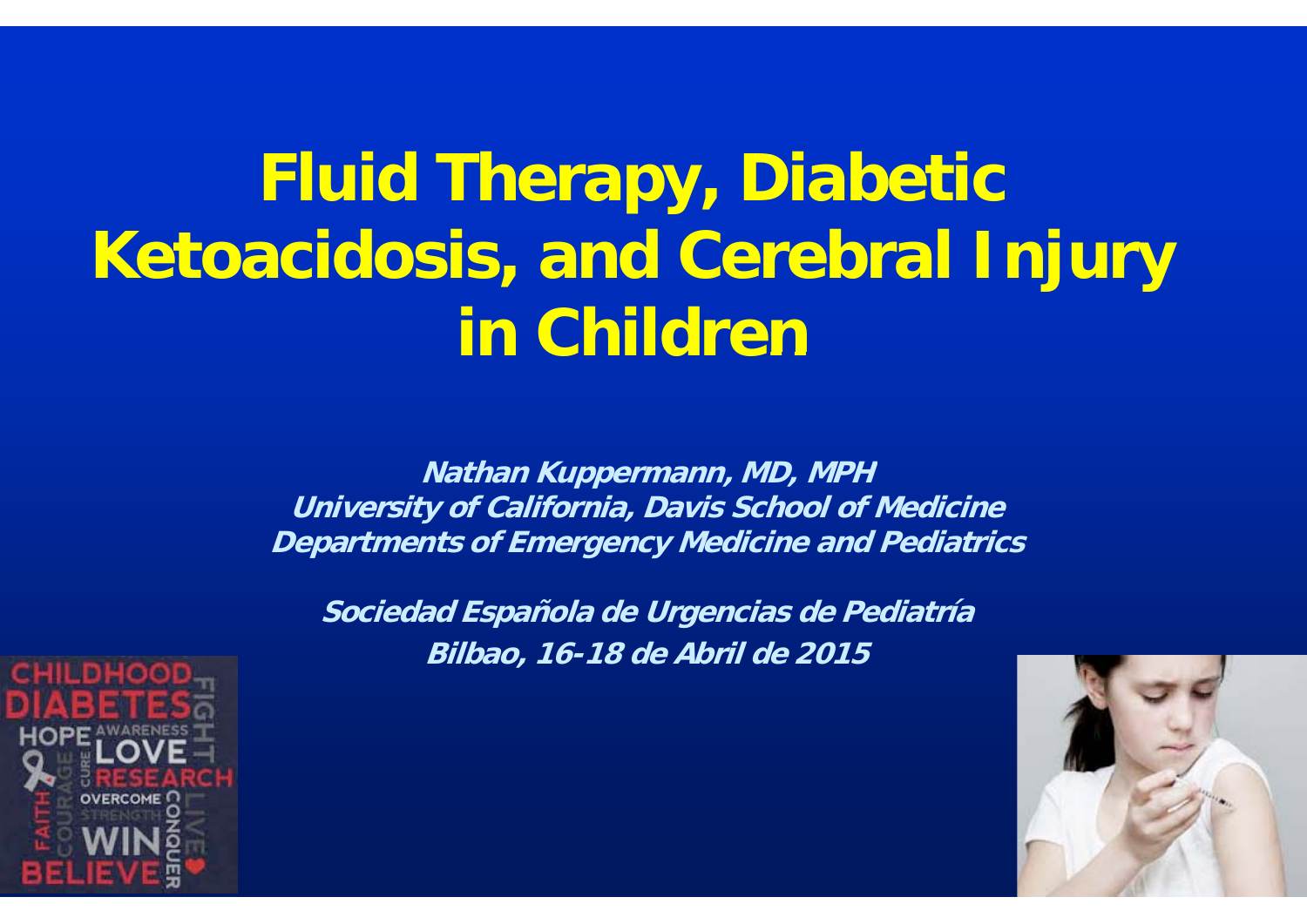

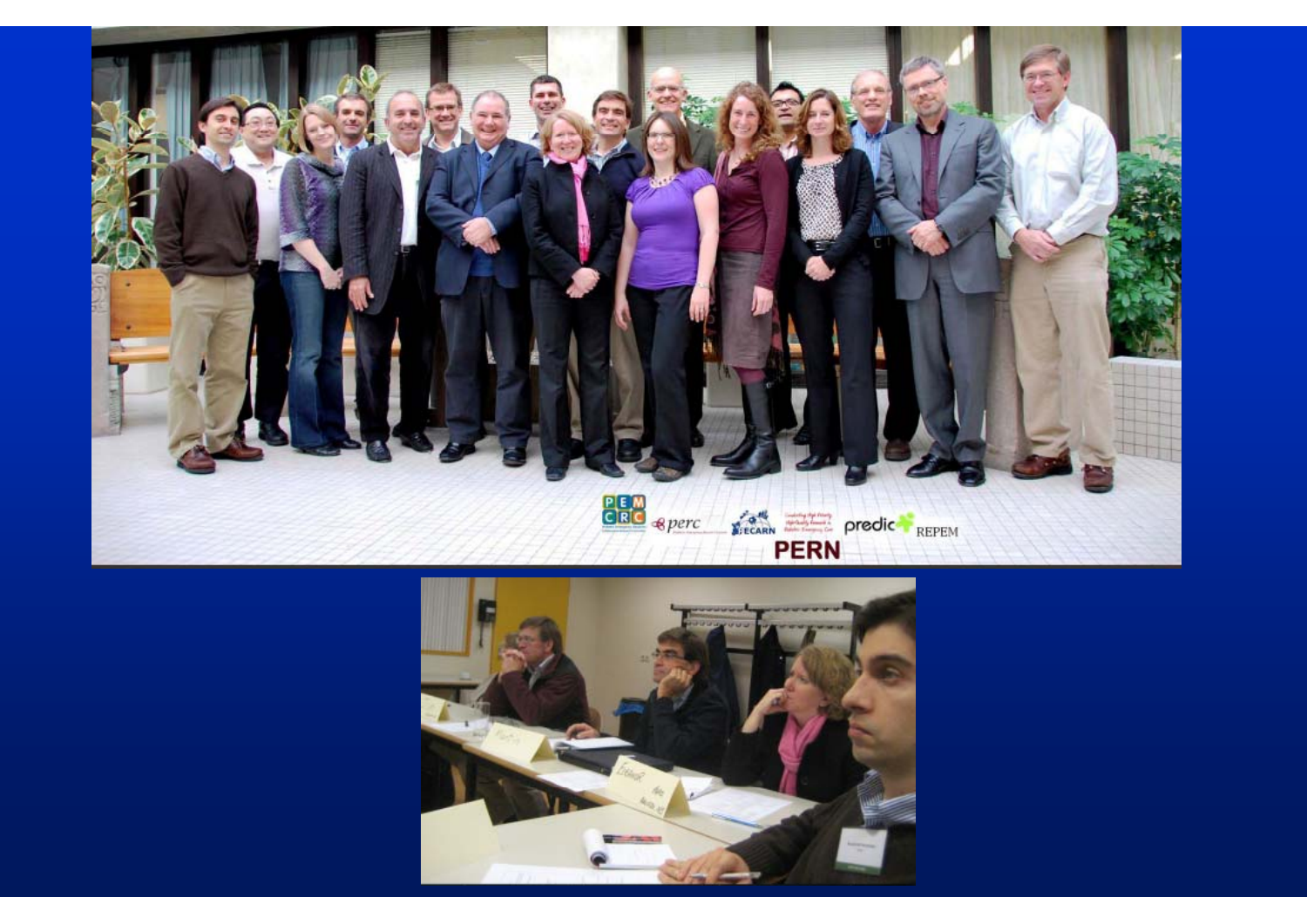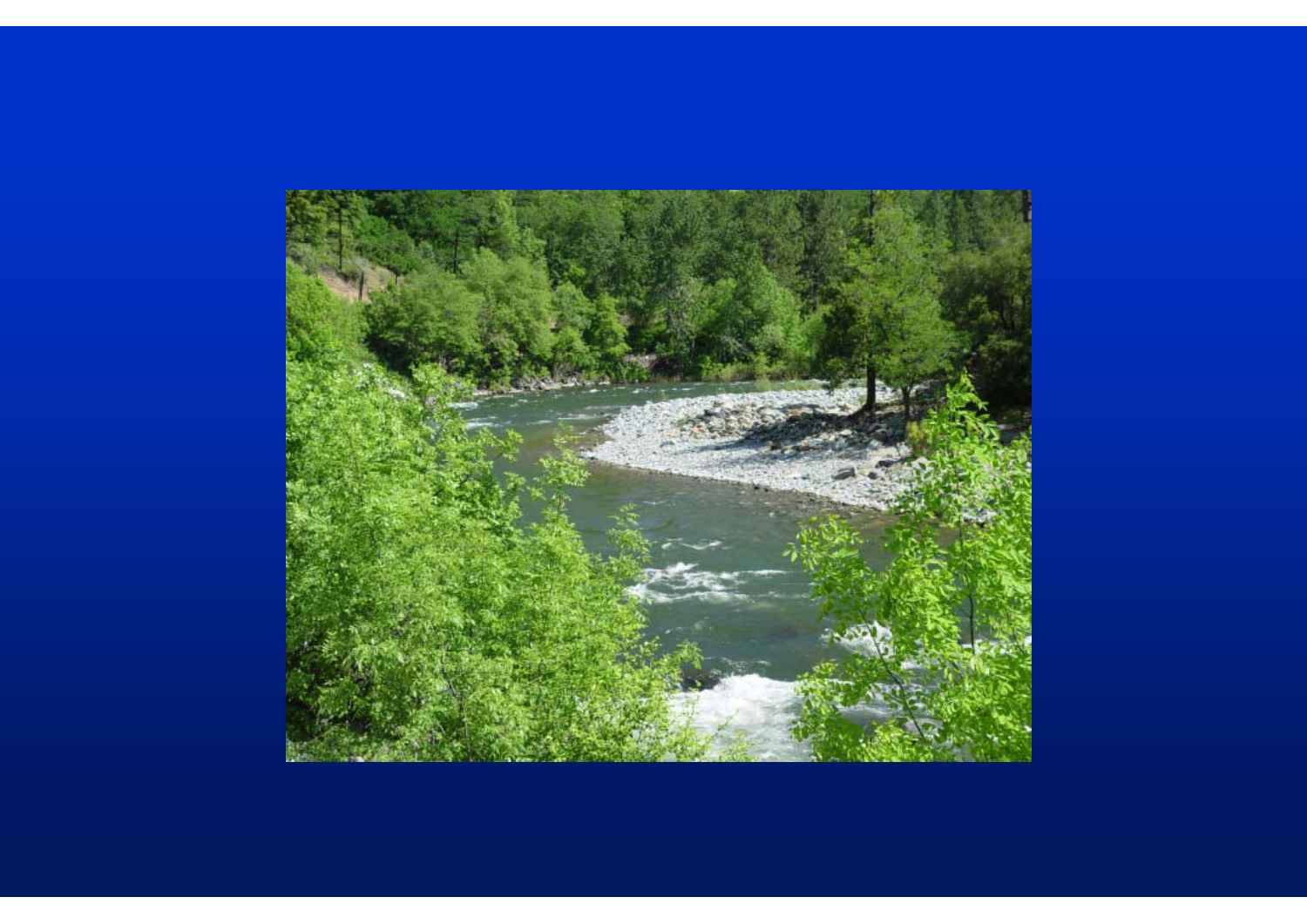### Case

- 11 y.o. girl presents with 3 weeks of polydipsia, polyuria
- 10 pound weight loss over 2-3 months
- 3 days of abdominal pain, nausea and vomiting
- In ED, ill appearing, pH 7.06, pCO<sub>2</sub> 10, positive urine ketones, serum glucose 900, BUN 40, sodium 128
- **IV** fluids, insulin drip, with gradual clinical and laboratory improvement
- **Then 6 hours into therapy, sudden neurological** decompensation, unresponsiveness....
- **Initial CT normal; 5 hours later shows cerebral edema**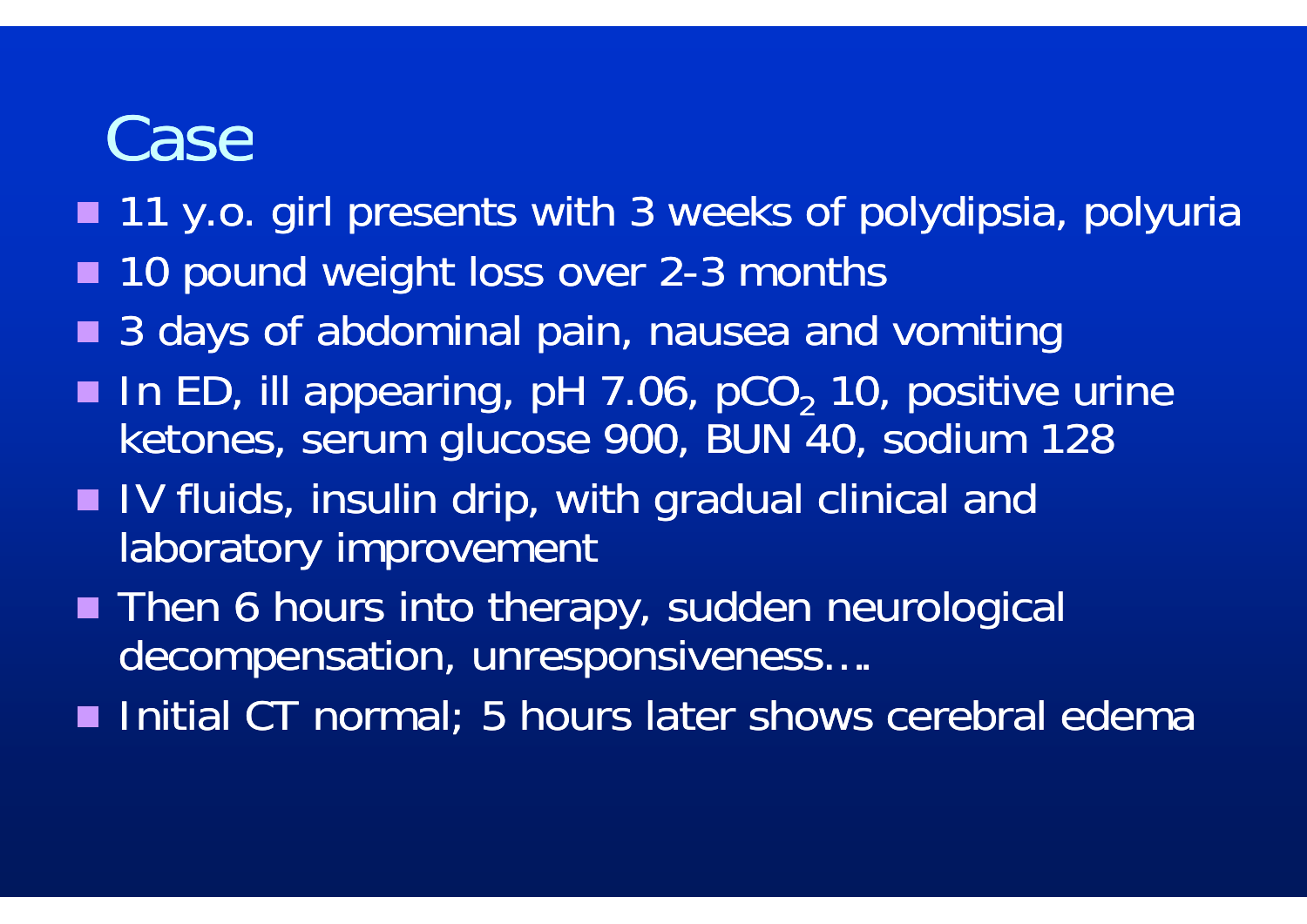# **Objectives**

- **Briefly describe the epidemiology of cerebral** edema (CE) in children with DKA
- Debunk some myths about complications of DKA, particularly cerebral injury, given recent data **The role of fluid Rx and the PECARN FLUID trial**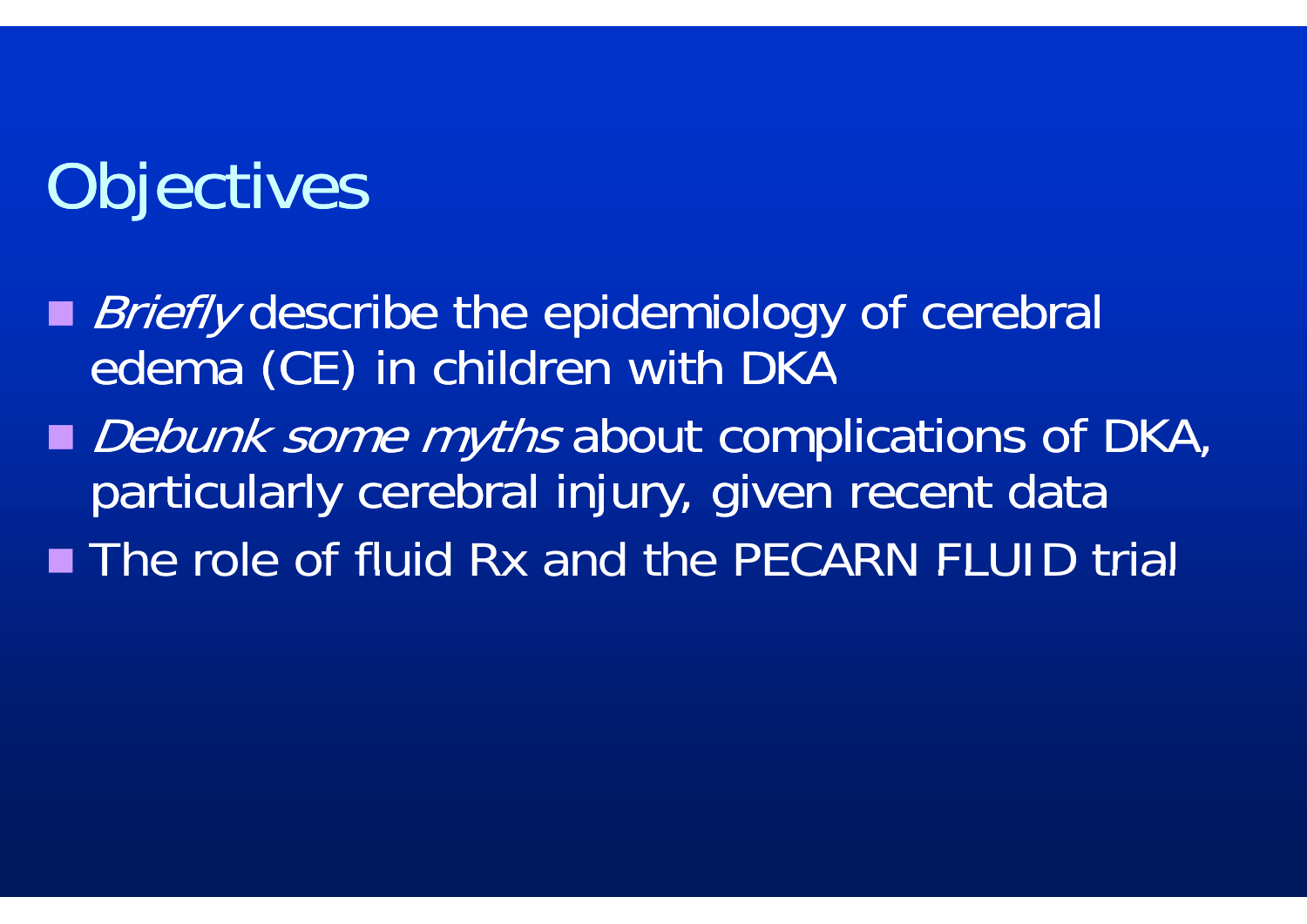## DKA - epidemiology

■ 64% of all deaths in children with diabetes are associated with DKA

- of pediatric deaths due to diabetes, 83-97% are caused by DKA
- 62-63% of DKA-related deaths in children are the result of cerebral injury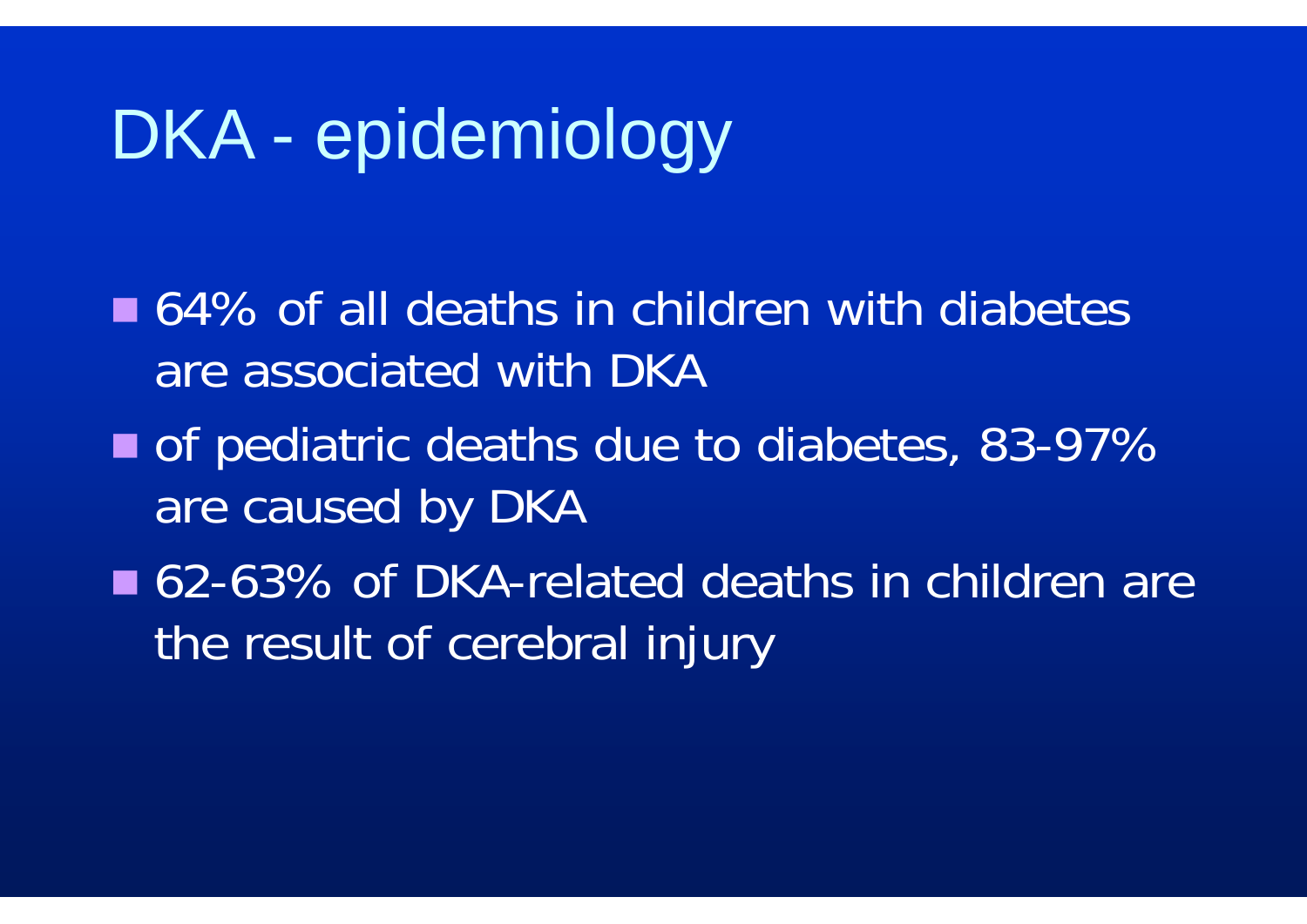### Problem list and treatment considerations

| <b>Problem:</b>    |                   | <b>Treatment:</b>                           |
|--------------------|-------------------|---------------------------------------------|
| hyperglycemia      |                   | insulin                                     |
| acidosis           | $\longrightarrow$ | insulin (bicarbonate?)                      |
| dehydration        |                   | iv fluids                                   |
| electrolyte losses |                   | replacement of Na, CI,<br>K, phos, (Ca, Mg) |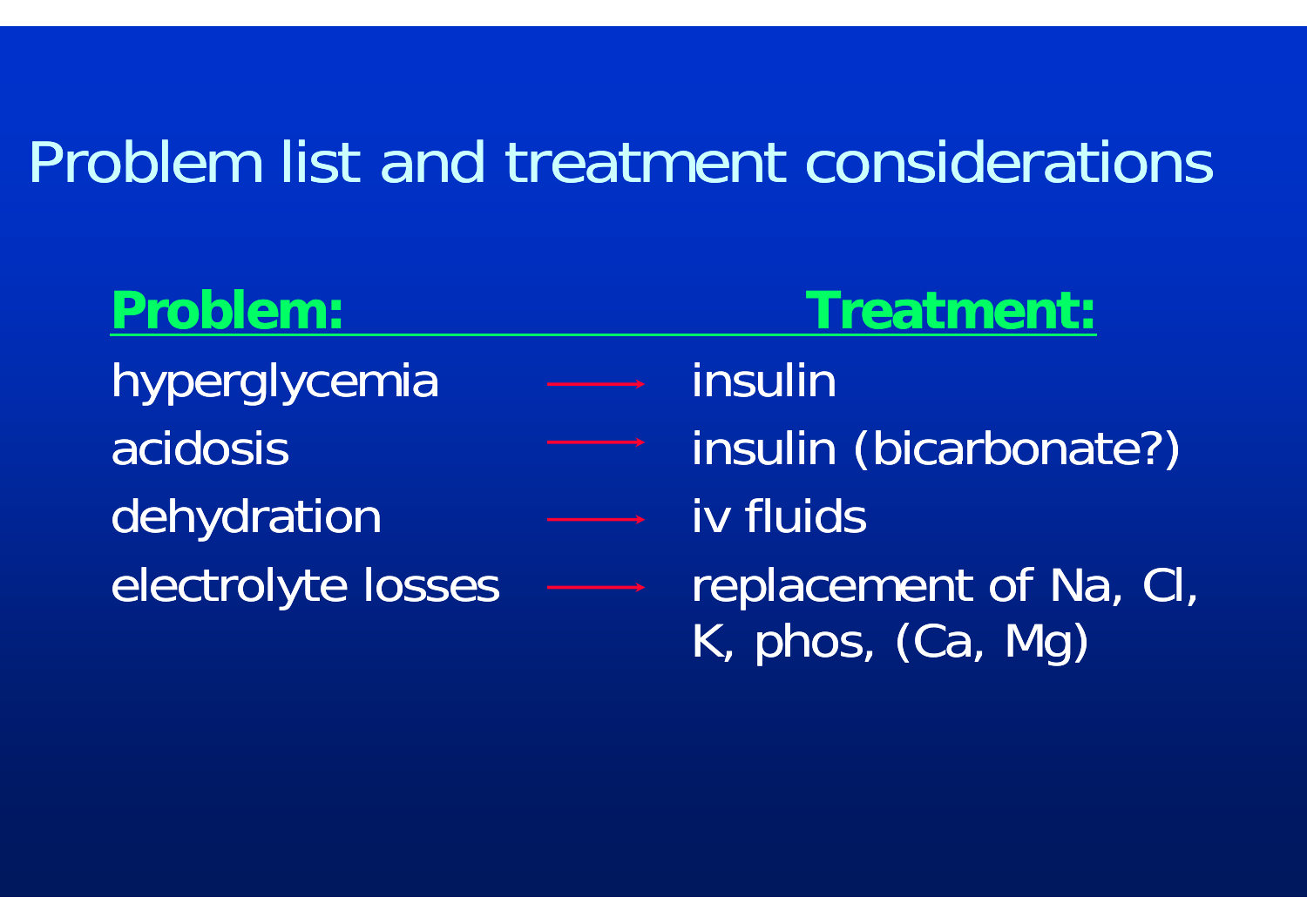# **Most important complication:** Cerebral edema (CE)

■ Most frequent cause of death in children with DKA ■ Death: 21-24%

Permanent neurological morbidity: 21 21-26%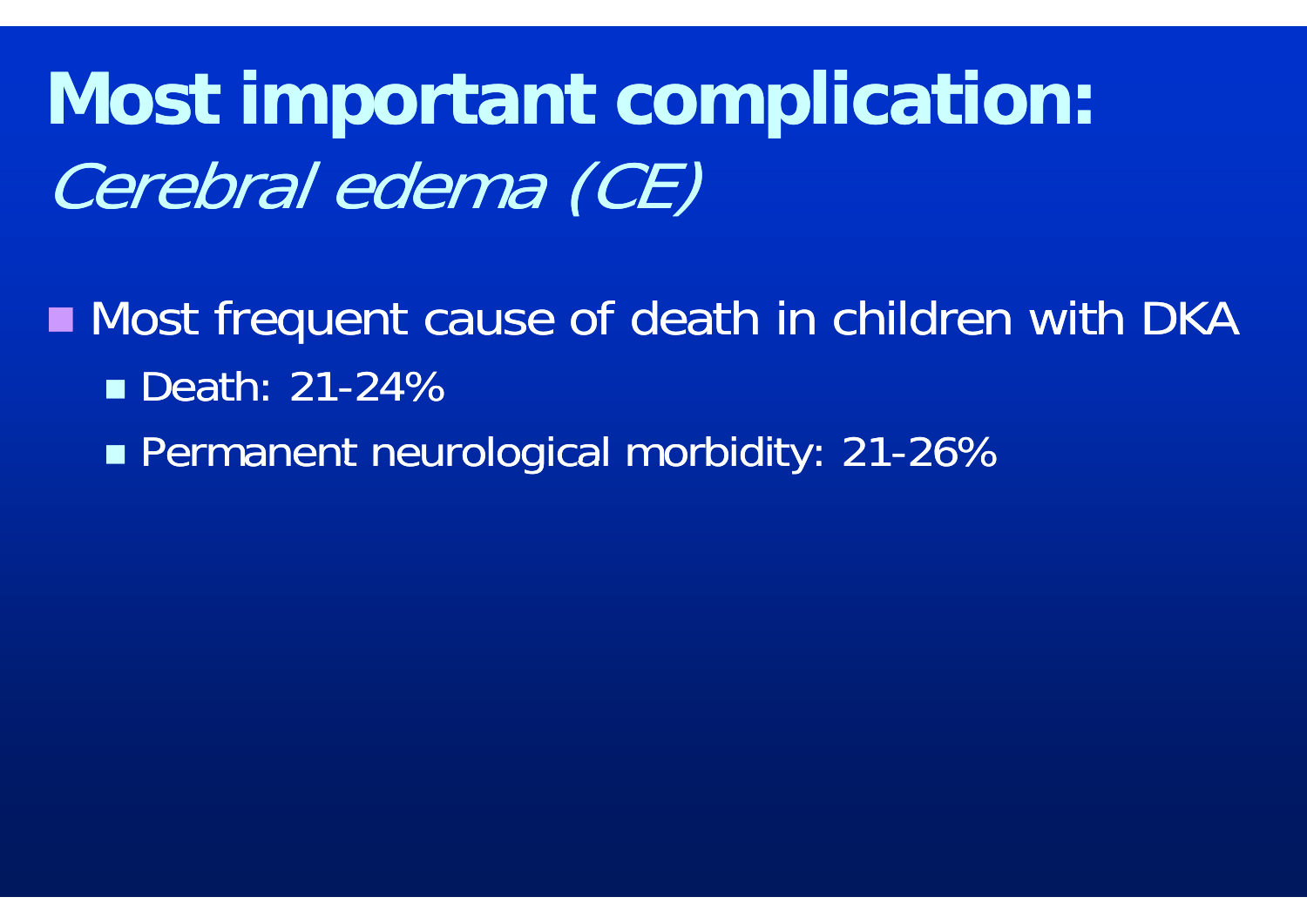### Notable features of CE

- **Although symptomatic CE occurs more commonly** during treatment of DKA, symptomatic CE can occur at presentation, before any hospital treatment for DKA
- Although symptomatic CE is rare, asymptomatic (subtle) CE is likely common, and is present both at presentation and during DKA treatment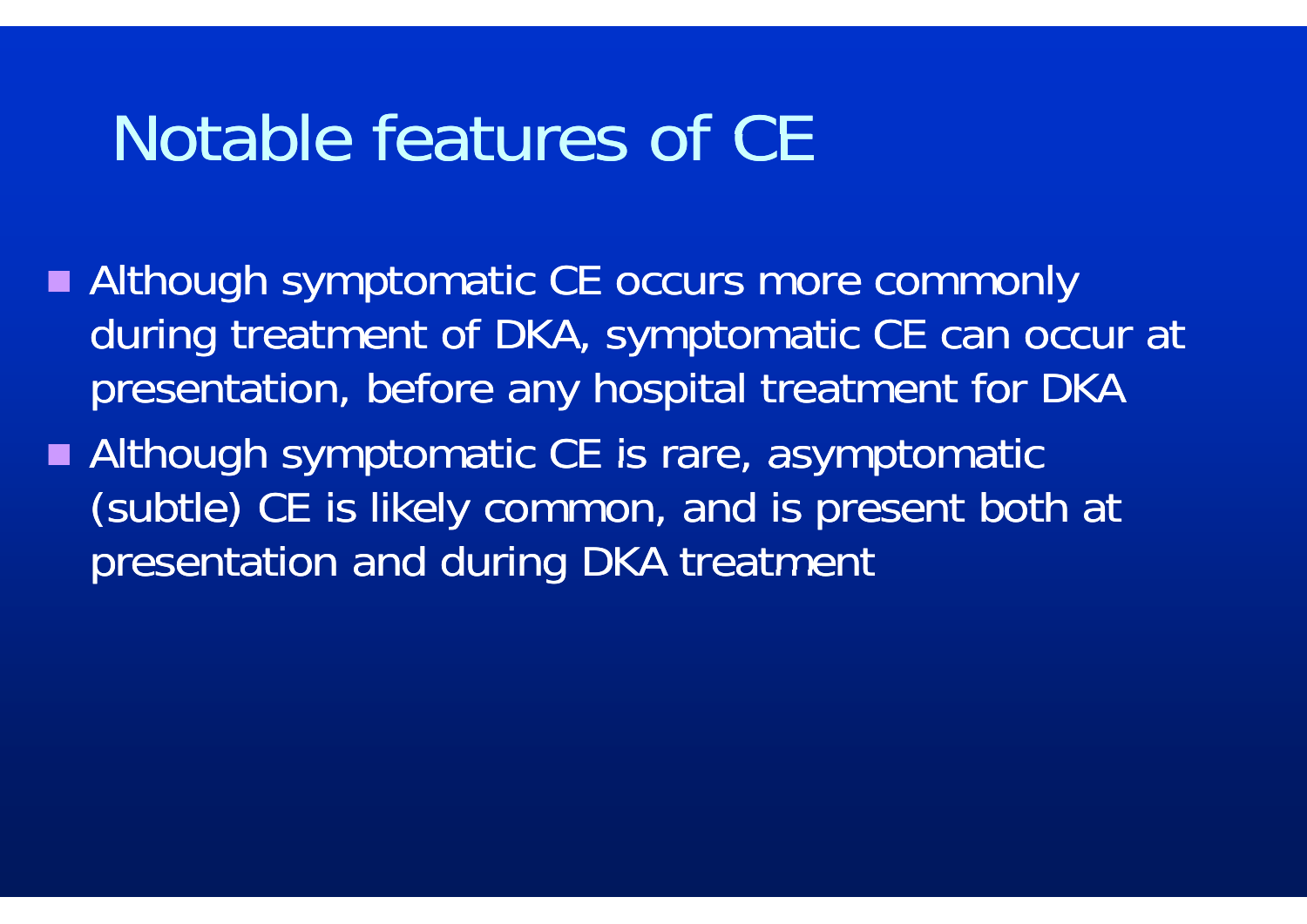What causes cerebral in jury in I DKA? (traditional view)

- cerebral edema occurs in a small minority of DKA episodes (~1%)
- **Example 20 and increased ICP in these patients leads to** cerebral in jury
- variations in DKA treatment likely play an important role in causing cerebral edema, particularly when DKA treatment leads to a rapid decline in osmolality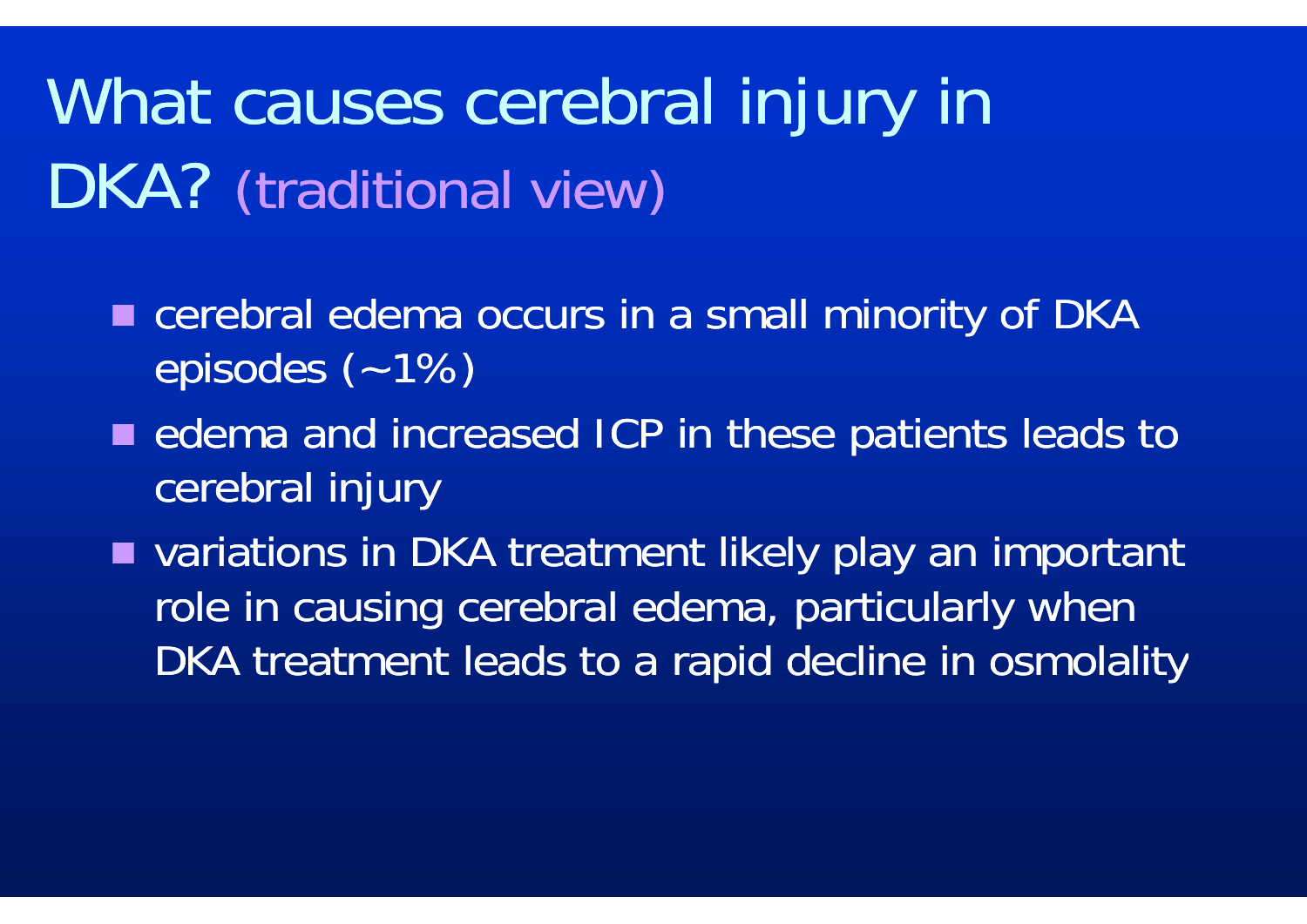What causes cerebral injury in DKA? **How has our understanding evolved? understanding evolved?**

- **Exercebral edema occurs in a small minority of** DKA episodes (~1%)
- clinically-apparent cerebral edema occurs in 0.3-0.9% of DKA episodes
- sub-clinical or subtle cerebral edema occurs frequently (~50%)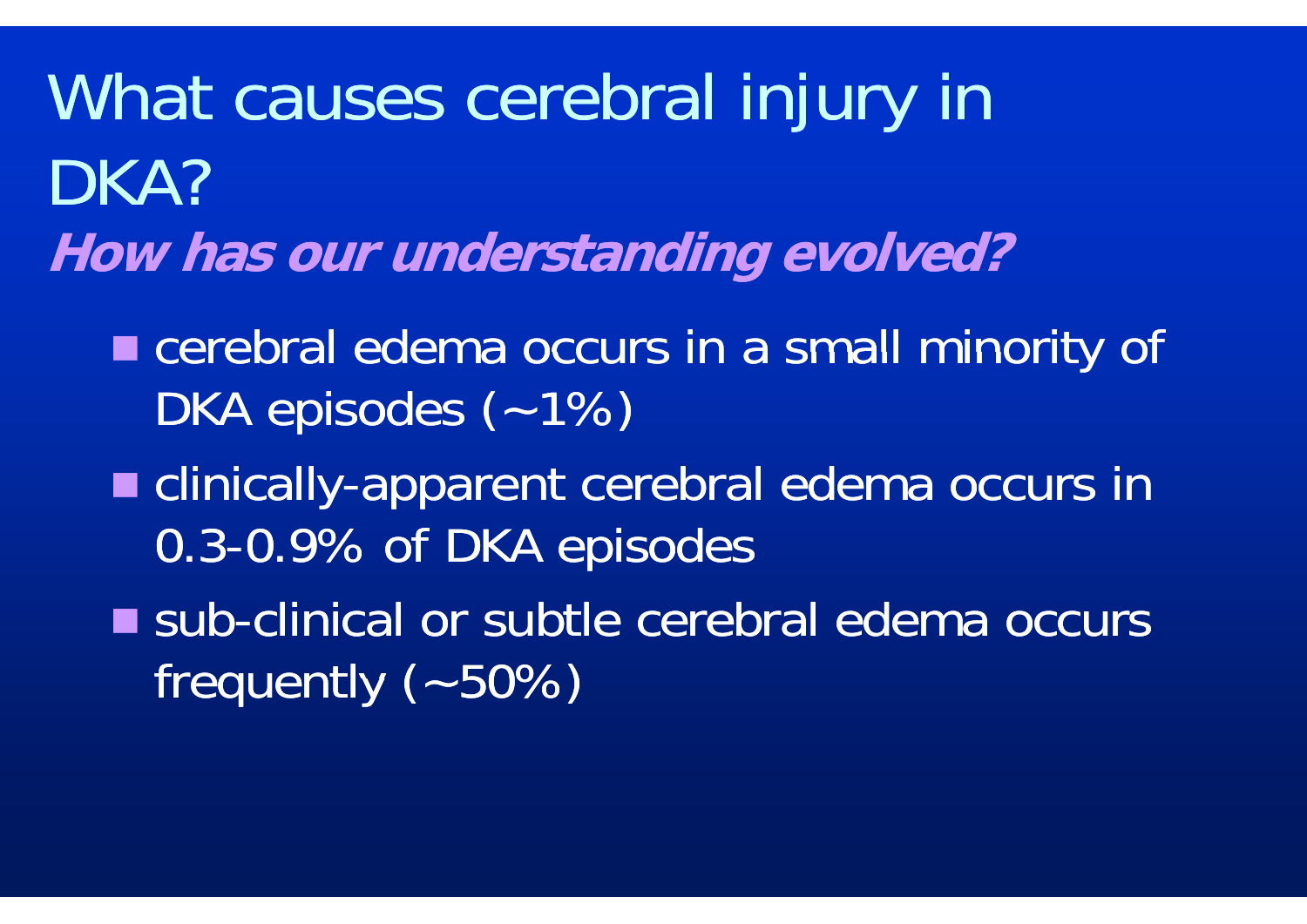# Sub-clinical or subtle cerebral edema

- **Krane, 1985** (6 children with DKA): CT scans during Rx showed decreased ventricular size
- **Hoffman, 1988** (9 children with DKA): CT scans prior to, during and after Rx: both initial scans and those during Rx showed decreased ventricular size compared to after recovery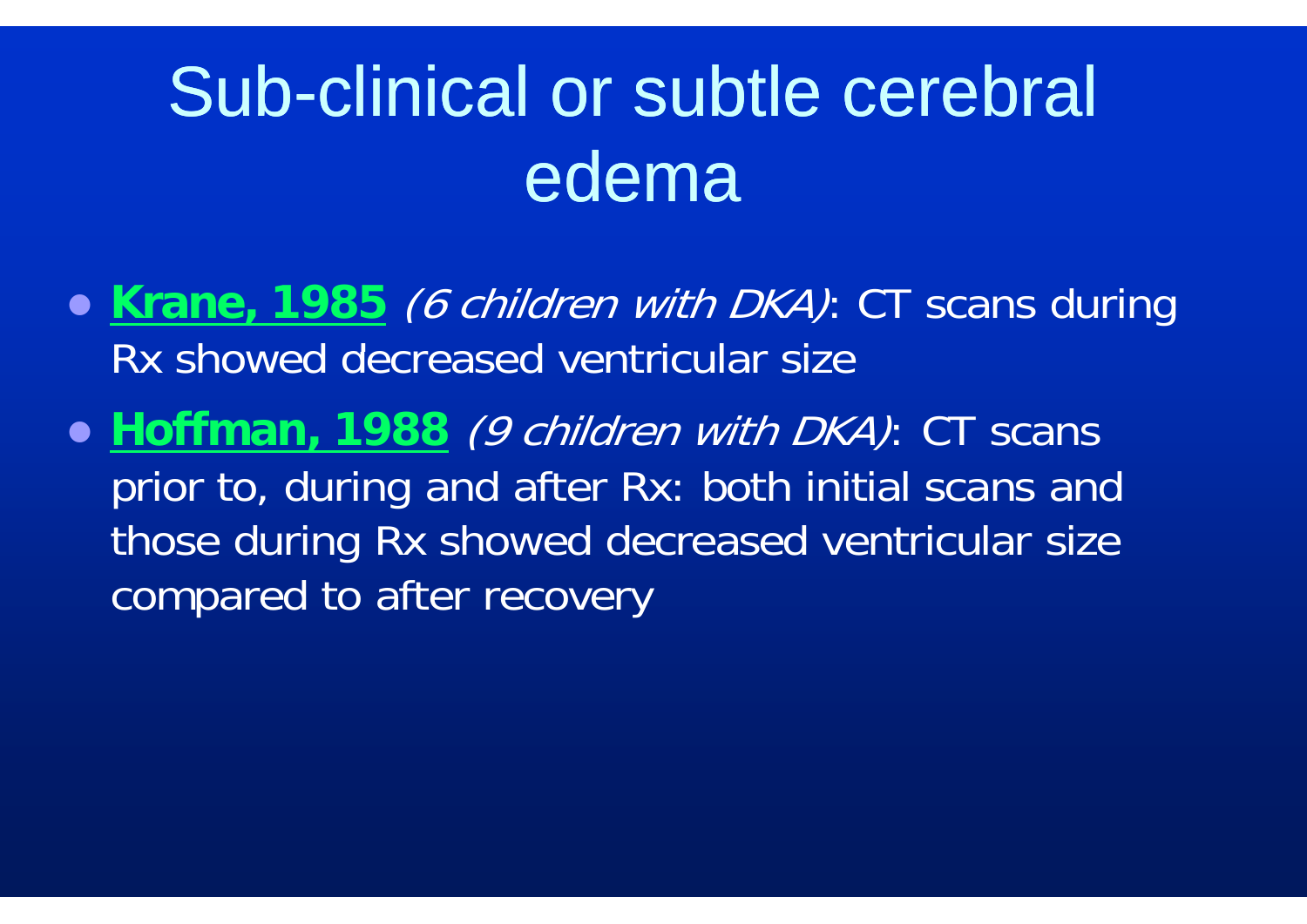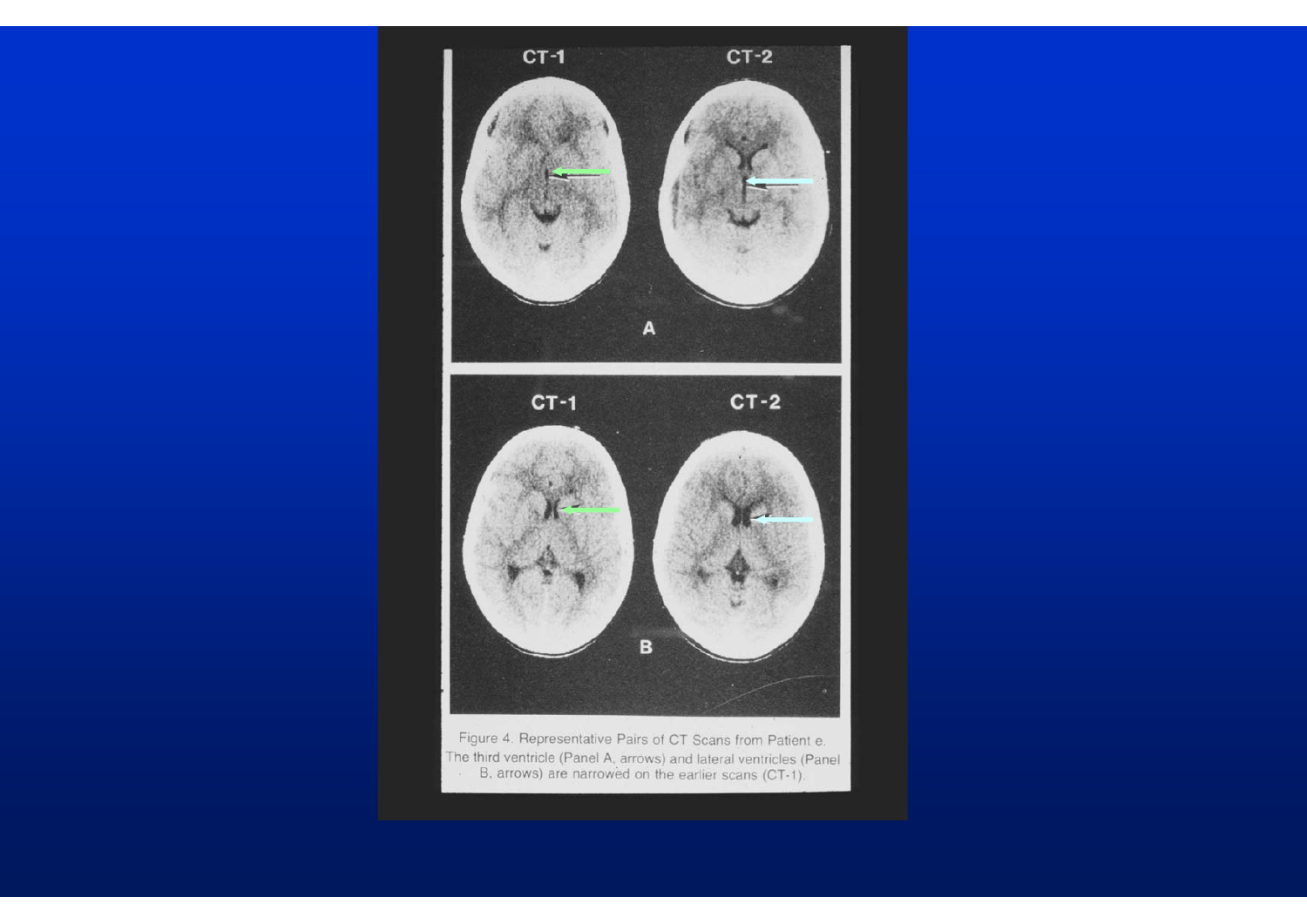#### **Lateral ventricle diameter during DKA treatment and after recovery (n =41** )  **41**



*Glaser/Kuppermann et al, Pediatric Diabetes, 2006*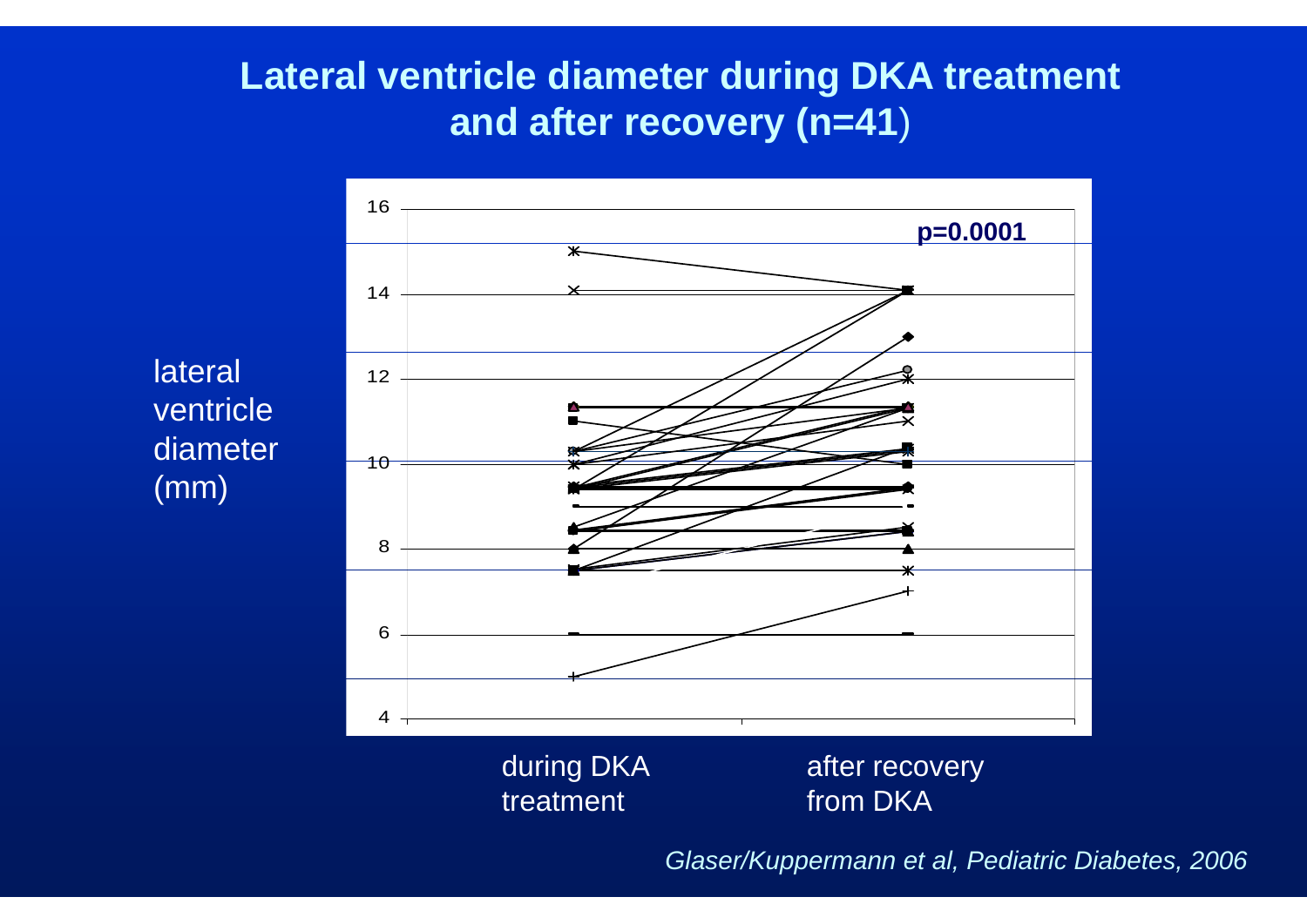Mental status abnormalities in children with subtle CE

■ 22 (54%) of 41 children had ventricular narrowin g durin g DKA treatment ■ 12/22 (55%) children with ventricular narrowing had abnormal mental status (GCS scores < 15) vs. 4/19 (21%) children without ventricular narrowing (p 0.03)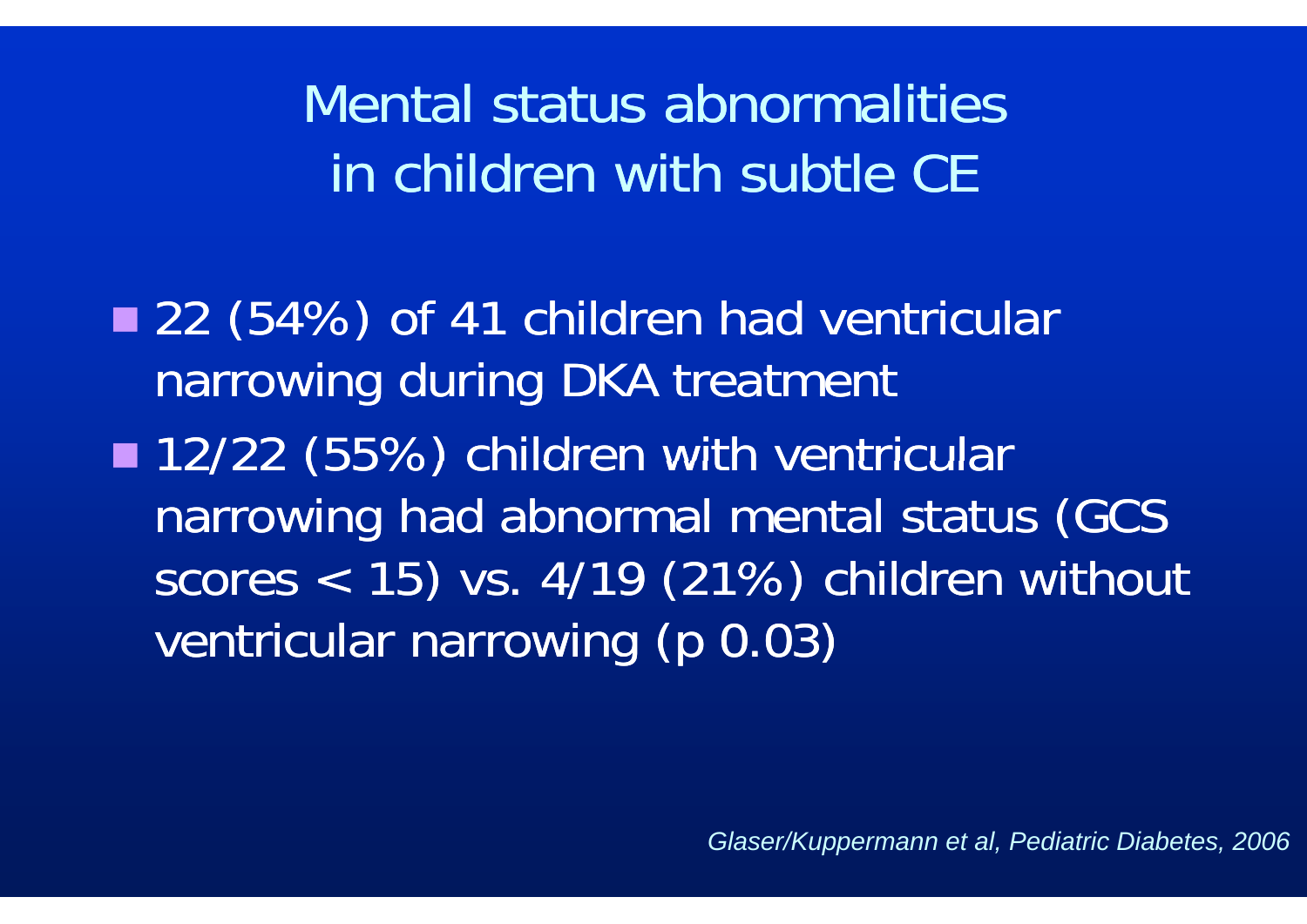#### Subtle cerebral injury in DKA

- MR spectroscopy can be used as a noninvasive tool to evaluate cerebral metabolites
- ratio of N-acetyl aspartate/creatine measured by proton MRS is thought to be an indicator of neuronal health
	- **decrease in NAA/Cr is seen in stroke, other brain** in juries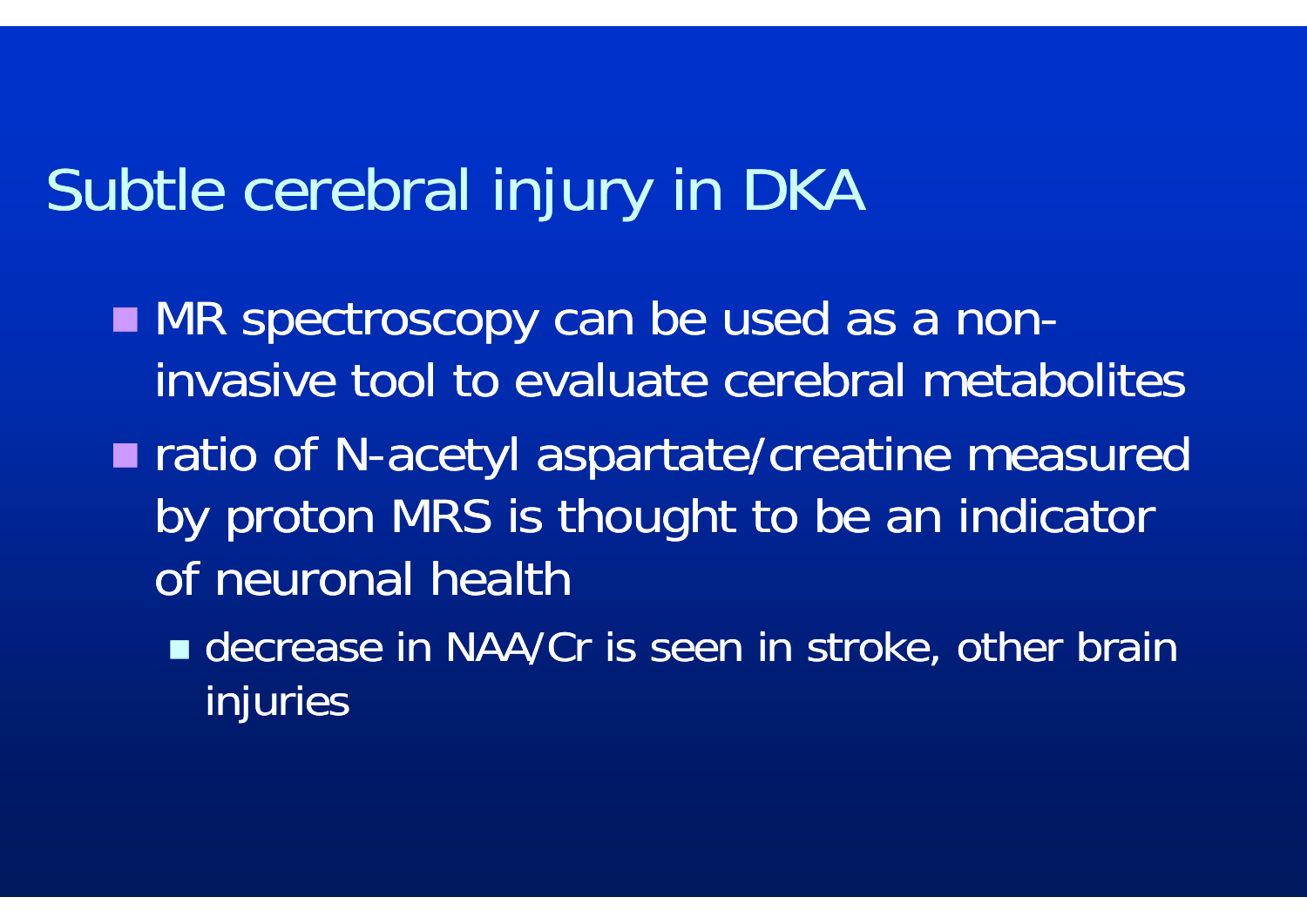#### NAA/Cr ratios measured by proton MR spectroscopy during DKA and after recovery (n=29)

|                                | during DKA treatment | after recovery  | D       |
|--------------------------------|----------------------|-----------------|---------|
| <b>Basal ganglia</b>           | $1.68 + 0.24$        | $1.86 + 0.28$   | < 0.005 |
| Peri-aqueductal<br>gray matter | $1.66 + 0.38$        | $1.91 + 0.50$   | 0.06    |
| <b>Occipital gray matter</b>   | $1.97 + 0.28$        | $(2.13 + 0.18)$ | 0.08    |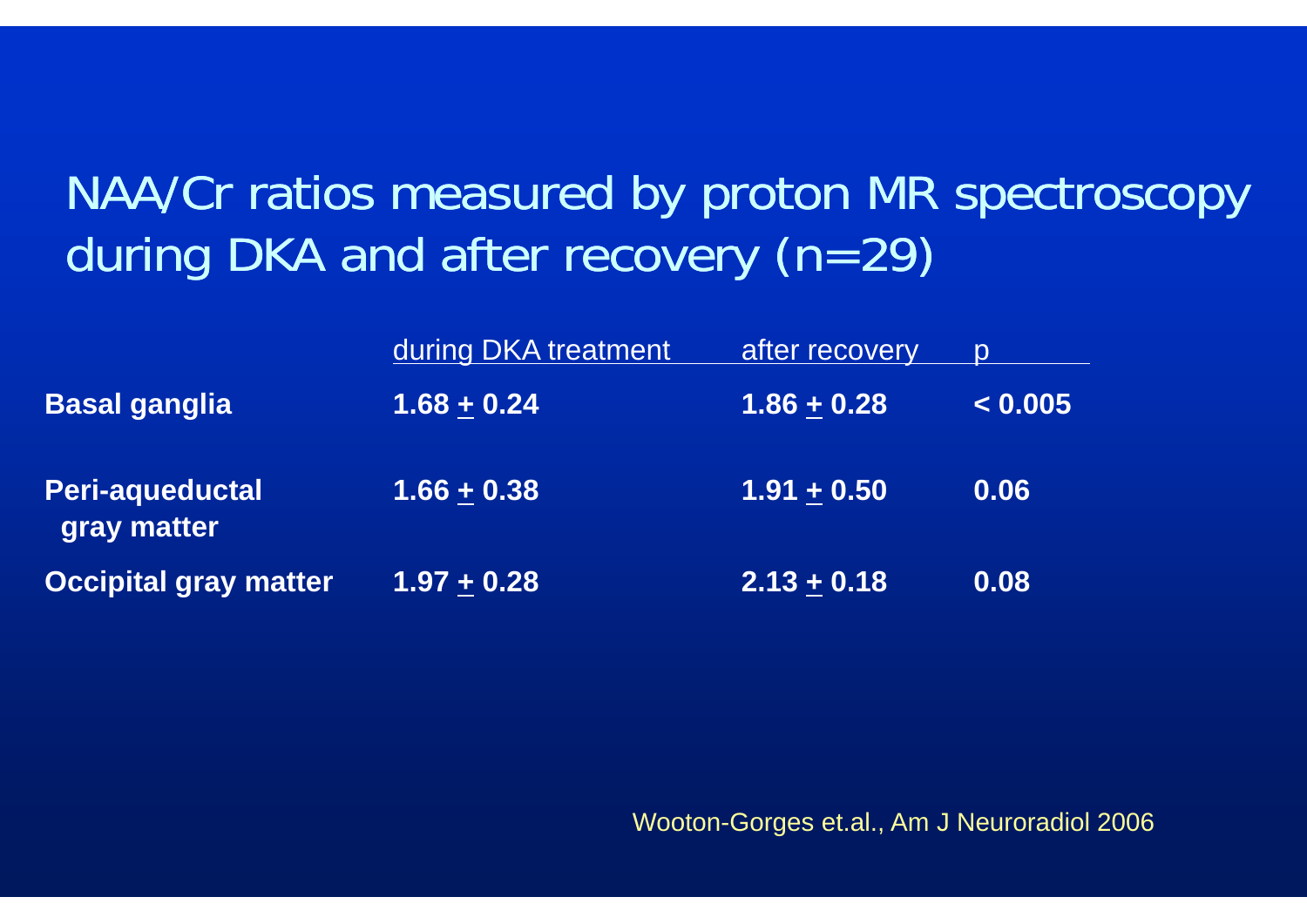#### MR spectroscopy during DKA and after recovery in <sup>a</sup> 13 year old girl



Wooton-Gorges et.al., Am J Neuroradiol 2006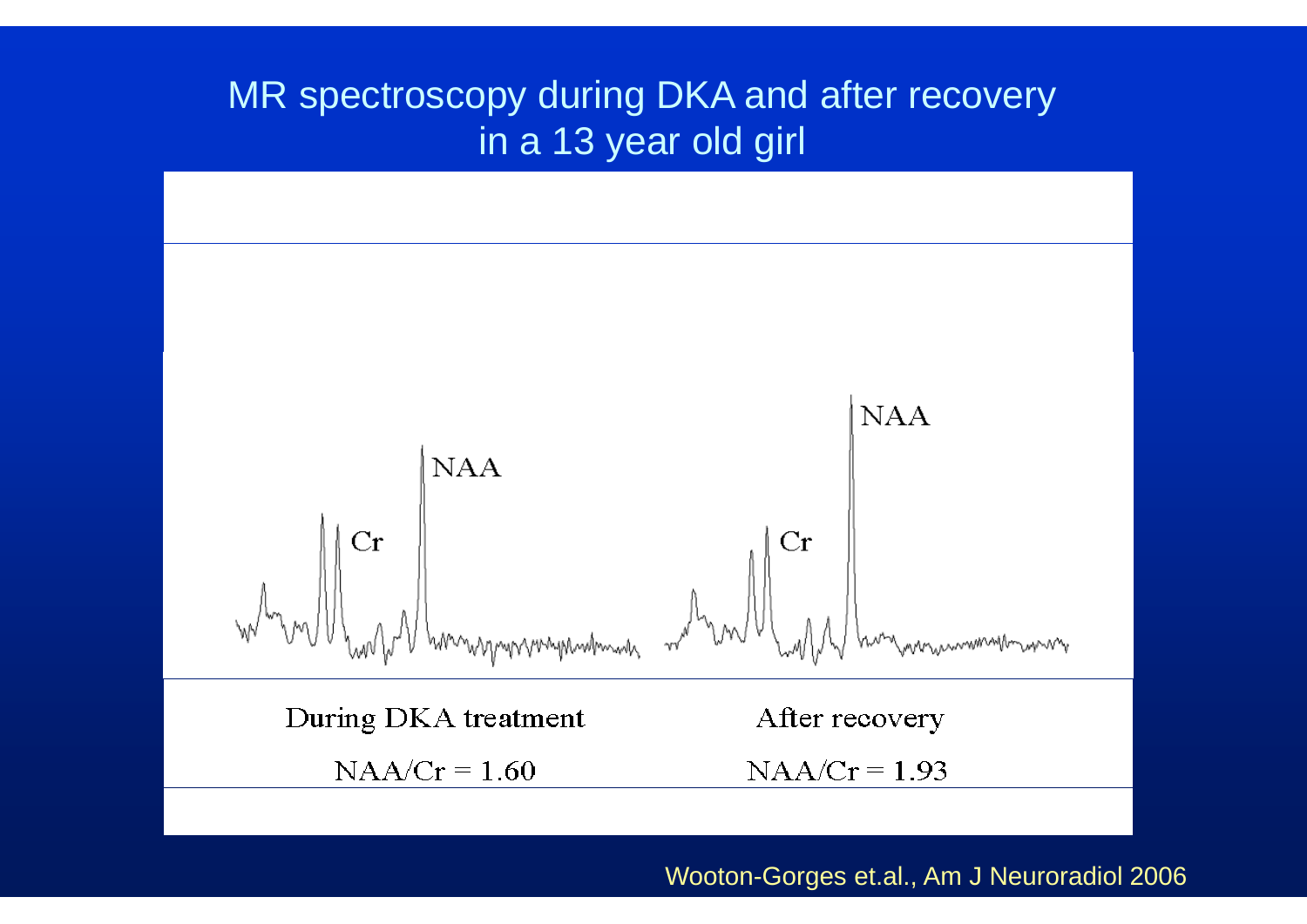What causes DKA-related cerebral injury? **How has our understanding evolved?**

**Exercise and increased intra-cranial pressure directly** cause cerebral injury in children with DKA **nany children with DKA-related "cerebral edema** "have no overt signs of edema on cerebral imaging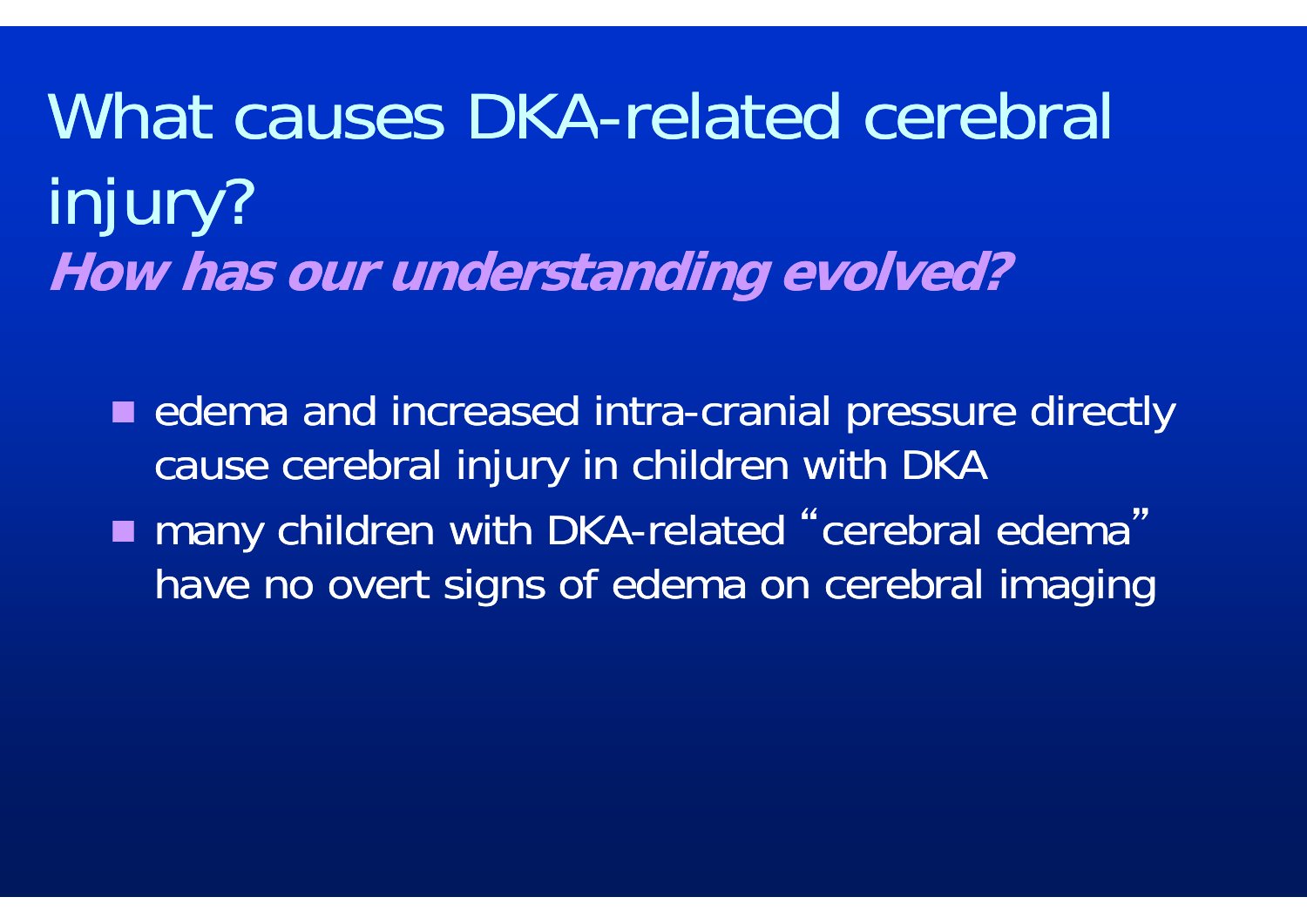#### Muir et al (Diabetes Care 2004)

 $\blacksquare$  Reviewed 23 children with profound neurological disturbances during DKA diagnosed with "cerebral edema"

■ 9 (39%) had no abnormalities on initial CT

**Repeat imaging studies hours/days later showed** development of edema, hemorrhage, infarction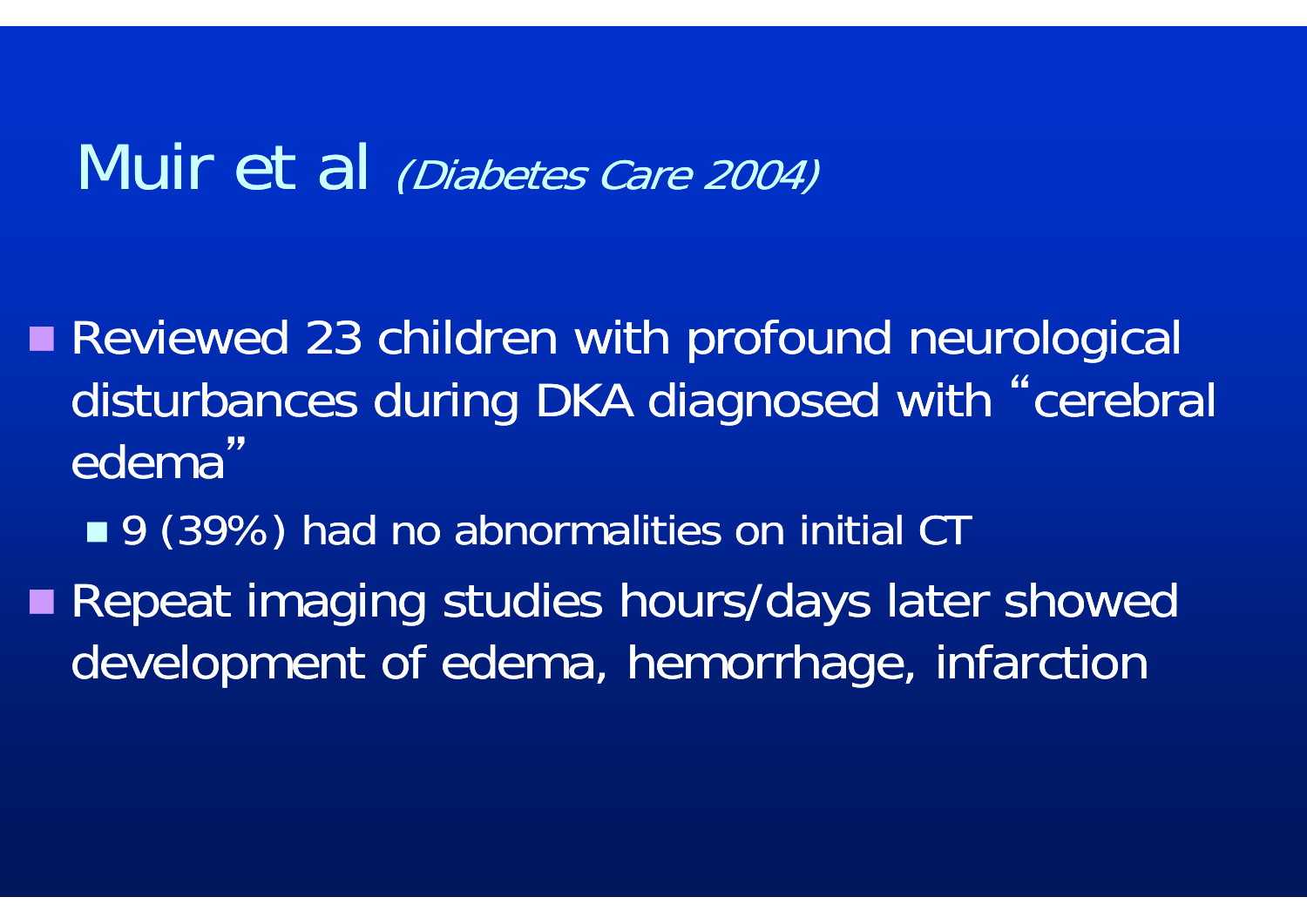**Characteristics of DKA-related cerebral injury** 

How has our understanding evolved?

• Many children with brain injury during DKA have no radiological evidence of significant edema initially, suggesting that edema may be a consequence, rather than a cause of injury

■ DKA-related "cerebral edema" might more appropriately be termed "DKA-related cerebral *injury"*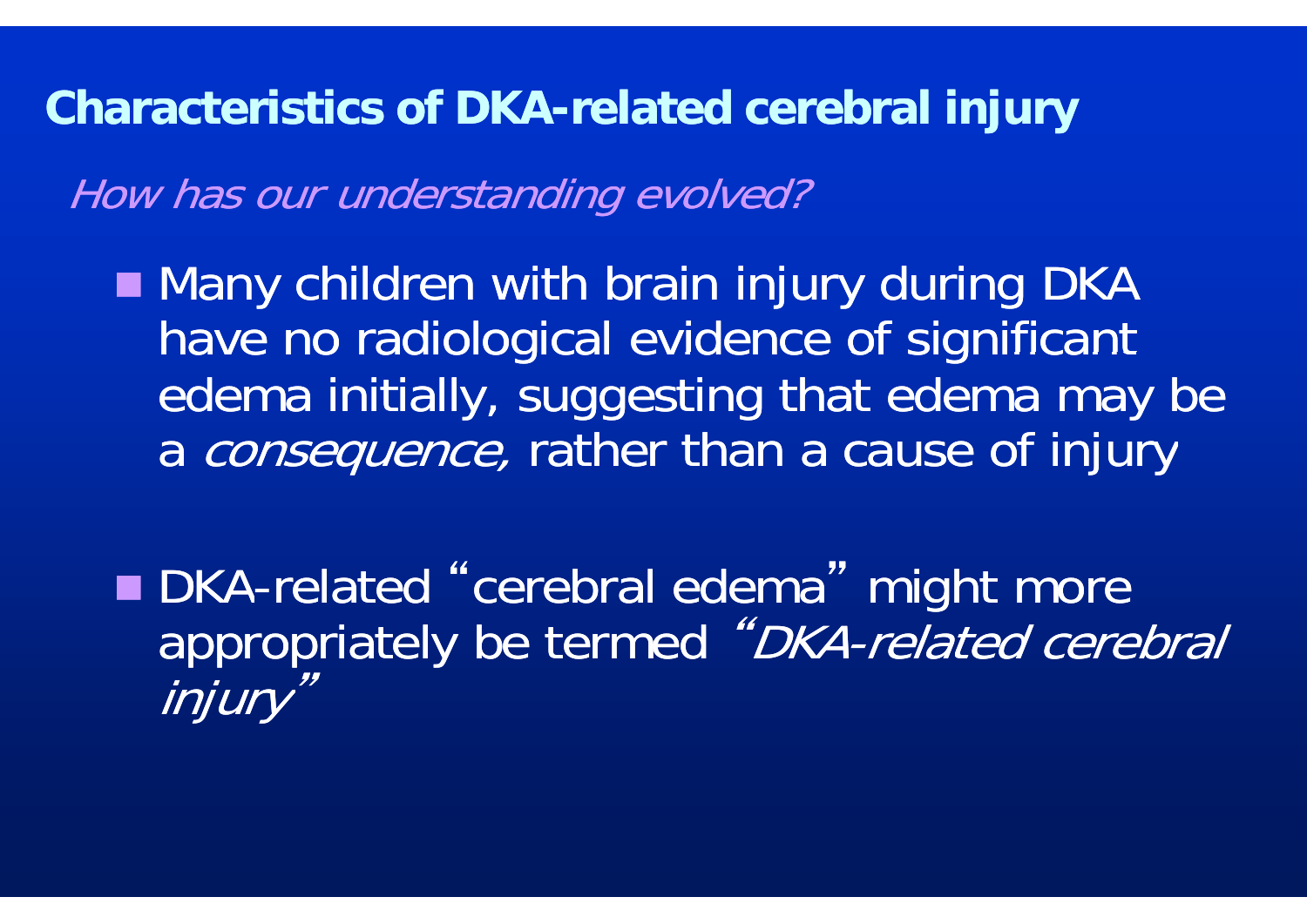## Pathophysiology of DKA-related CE

**Previous hypotheses assumed that fluid shifts** caused by osmotic chan ges were central to DKA-related CF

**This assumption has not been well-supported** by clinical data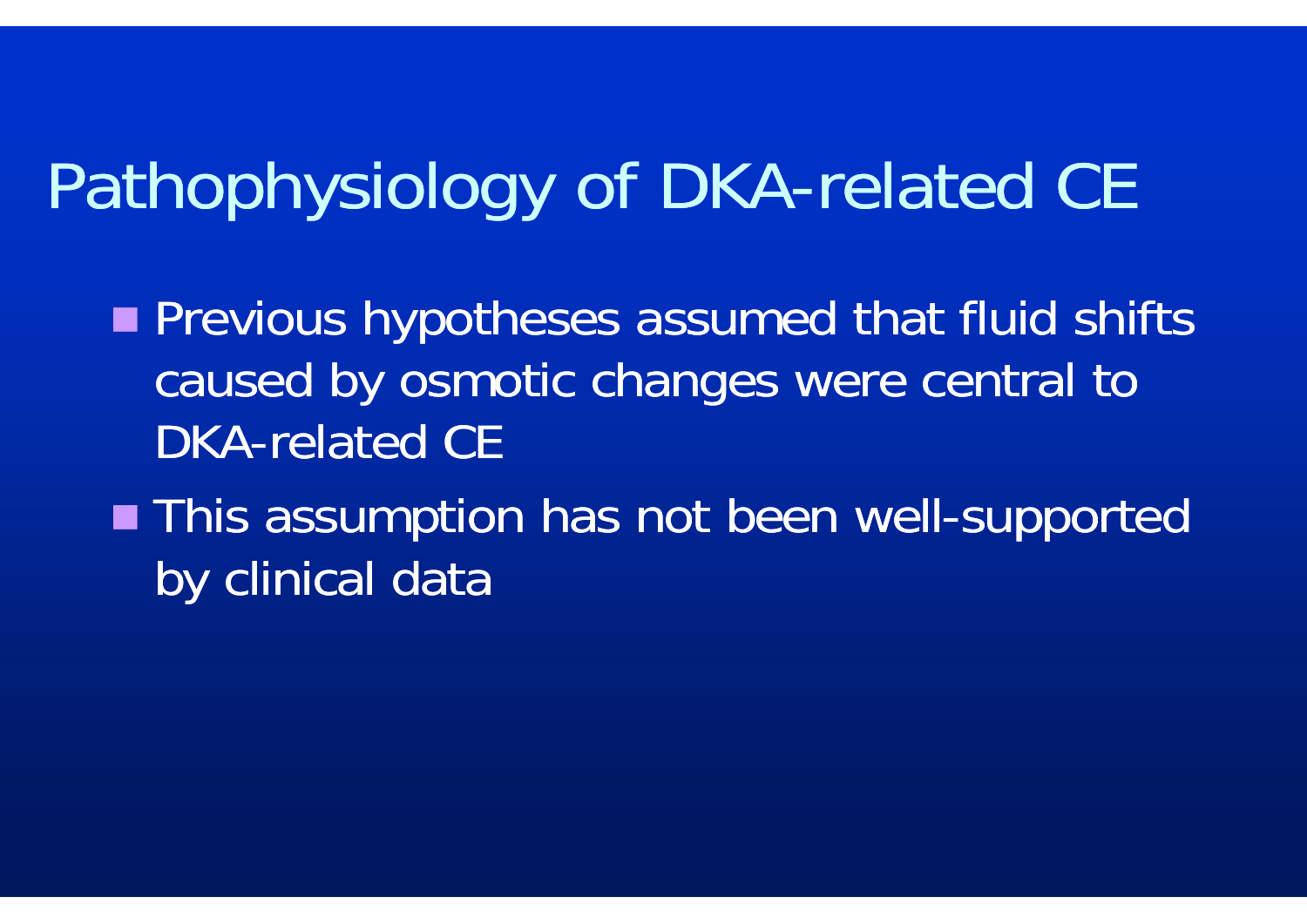

#### osmotic equilibrium



#### hyperosmolar stress



accumulation of intracellular osmolytes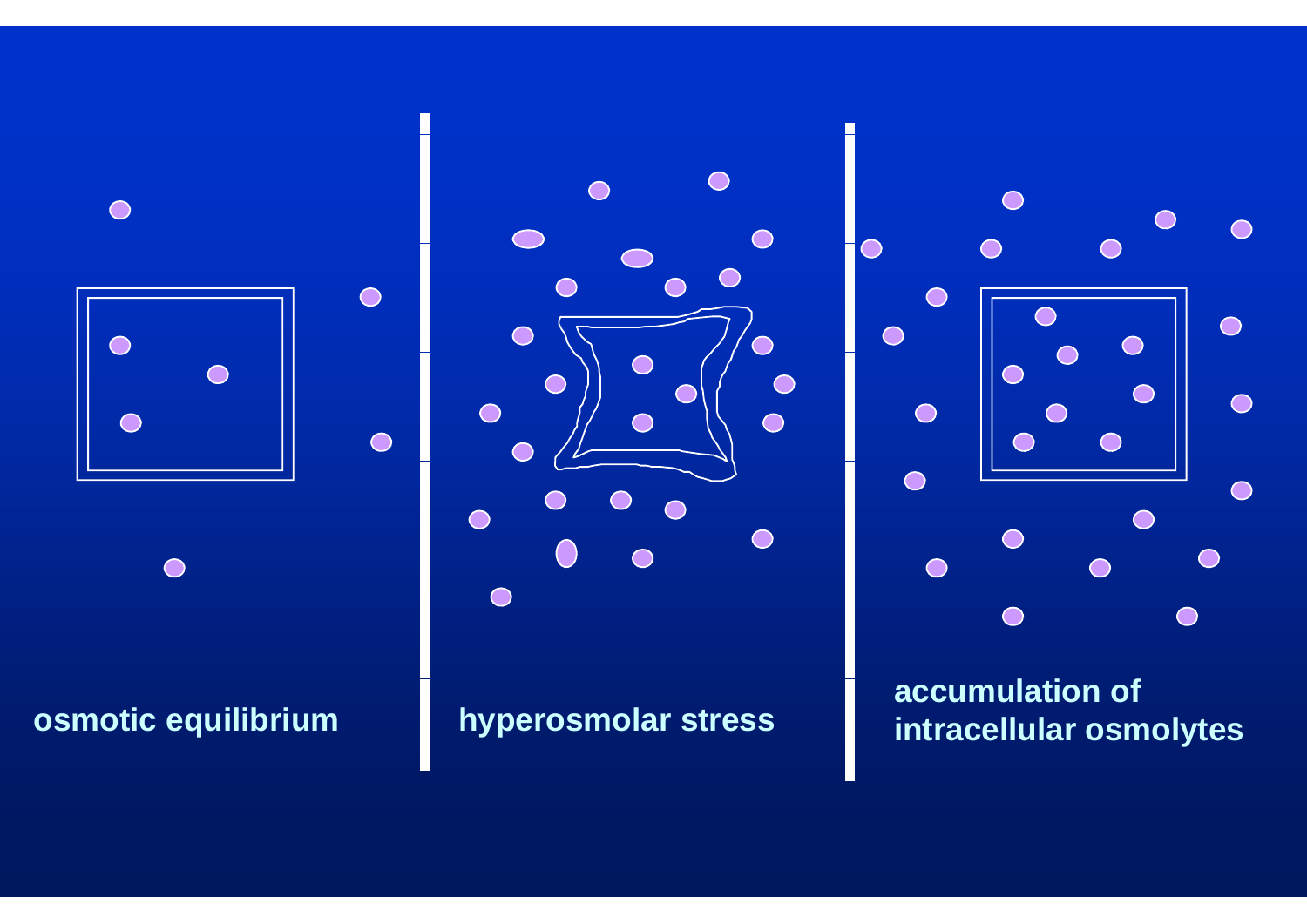



 $\bullet$ **rapid decrease in extracellular osmolality osmotic swelling**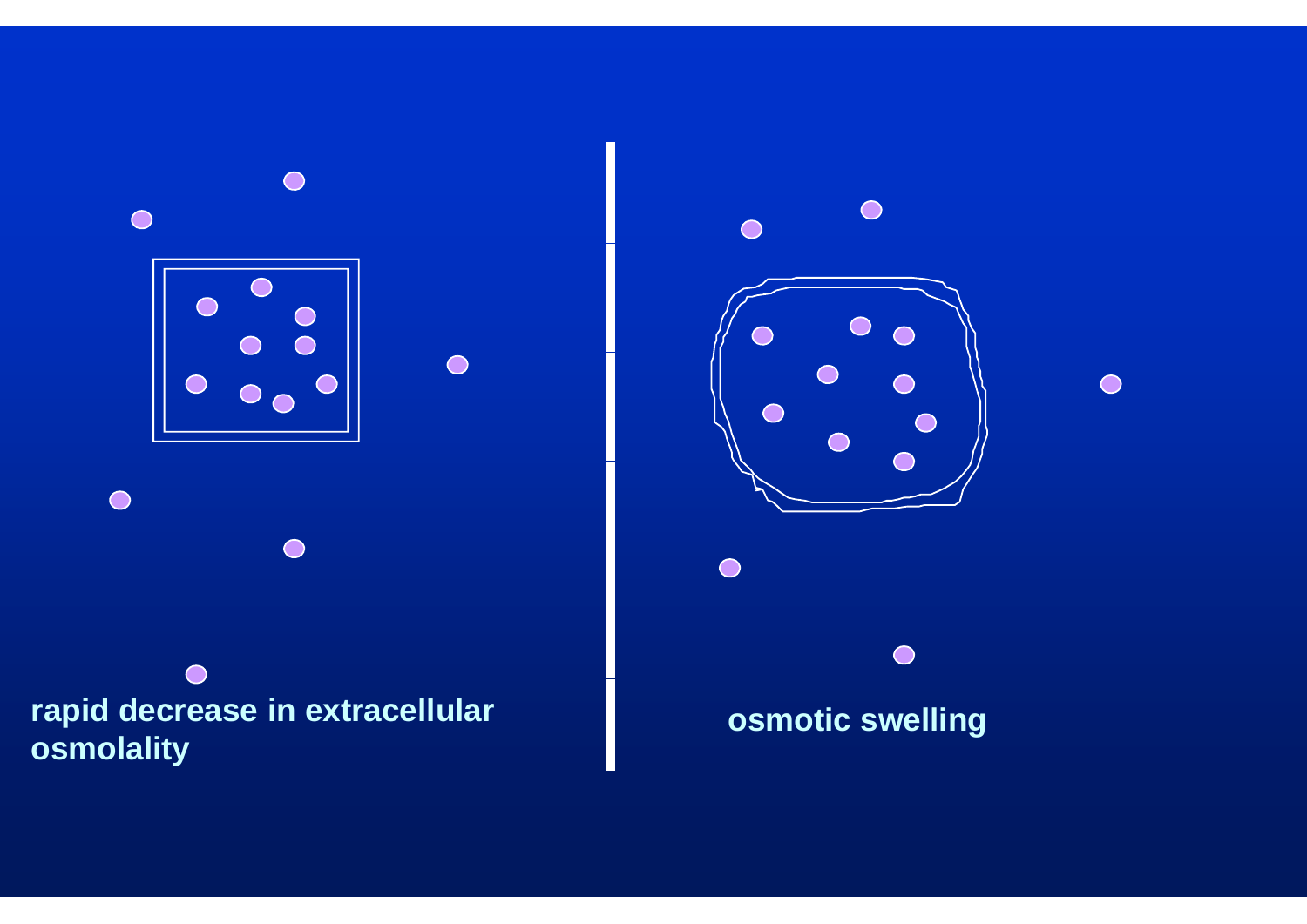### Risk factors for CE

#### Case-control study of risk factors for cerebral edema

| variable           | adjusted OR | 95% CI                 | $\mathbf{D}$ |
|--------------------|-------------|------------------------|--------------|
| <b>initial BUN</b> | 1.8         | 1.2, 2.7               | 0.008        |
| initial pCO2       | 2.7         | 1.4, 5.1               | 0.002        |
| change in Na       |             |                        |              |
| during Rx          | 0.6         | 0.4, 0.9               | 0.01         |
| bicarbonate Rx     | 4.2         | $\overline{1.5, 12.1}$ | 0.008        |

*Glaser/Kuppermann et al, NEJM, 2001*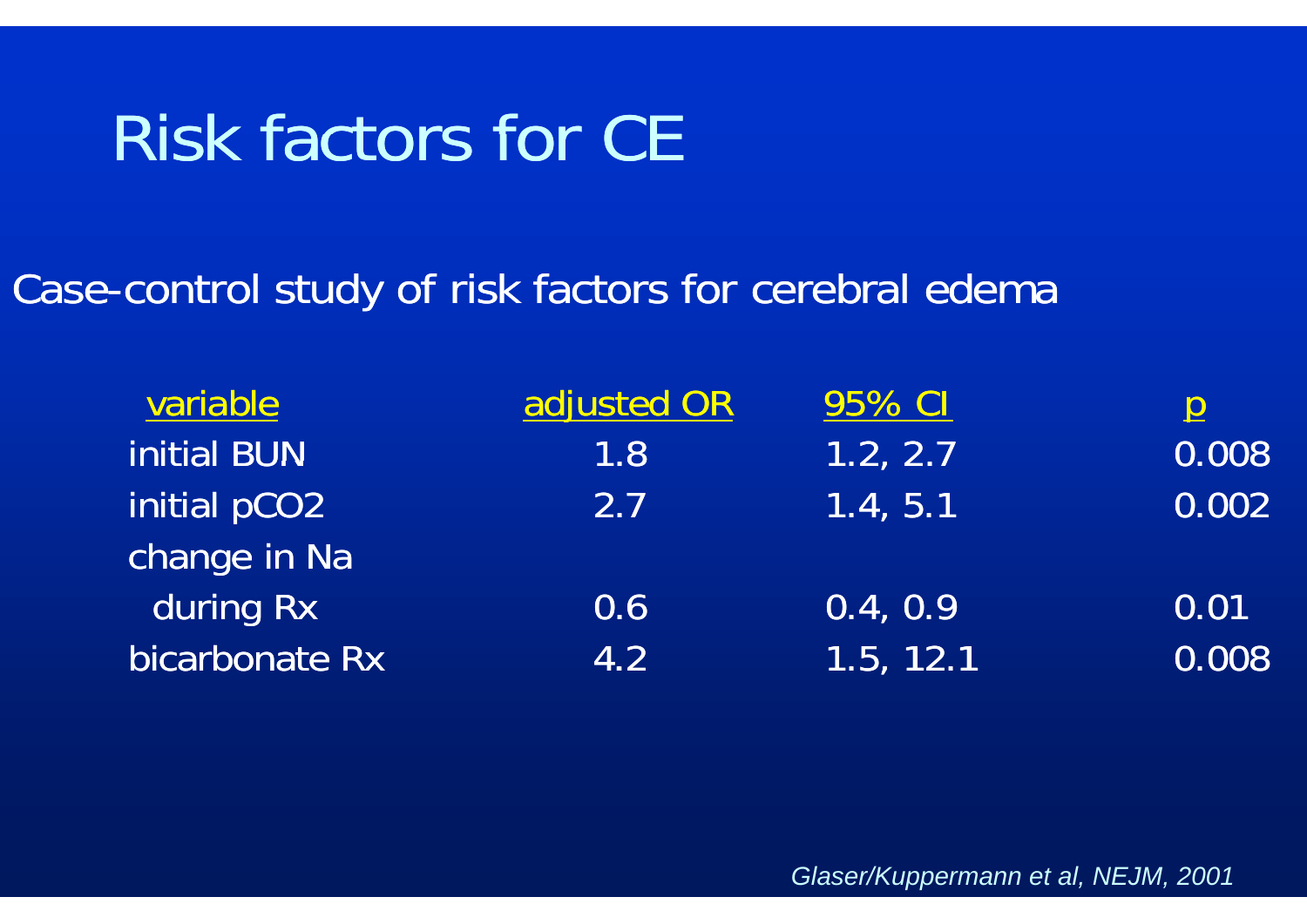### Risk factors for CE

no significant associations with CE for:

rate of change of serum glucose concentration, rate of insulin infusion, iv fluid rate or rate of sodium administration after adjusting for covariates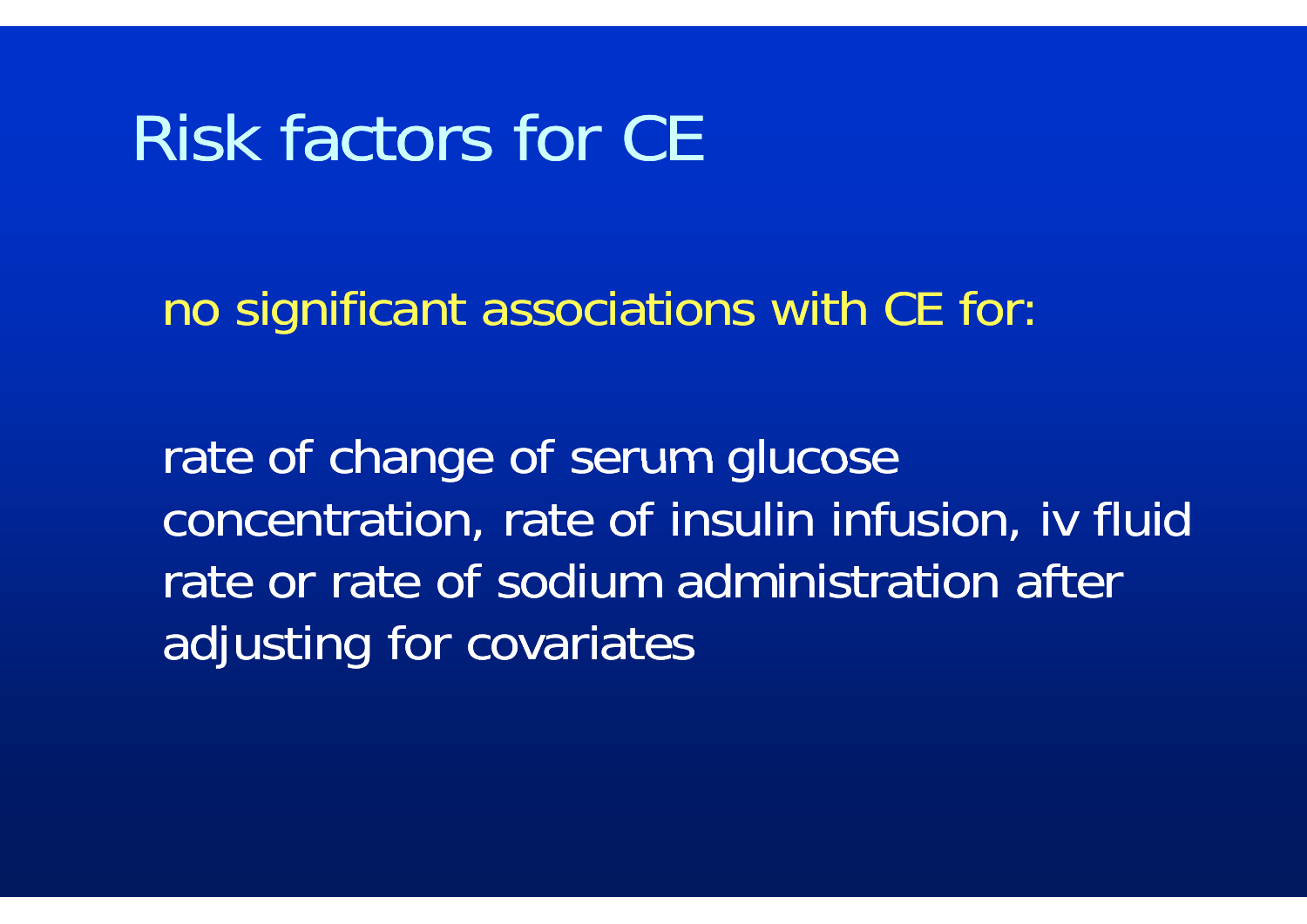## DKA-related cerebral injury **How has our understanding evolved?**

**u** variations in DKA treatment likely play an important role in causing cerebral edema, particularly when DKA treatment leads to a rapid decline in osmolality

■ Our large case-control study did not support

■ 5-19% of children with clinically-apparent DKArelated cerebral edema/injury are diagnosed at the time of ED presentation, before initiation of treatment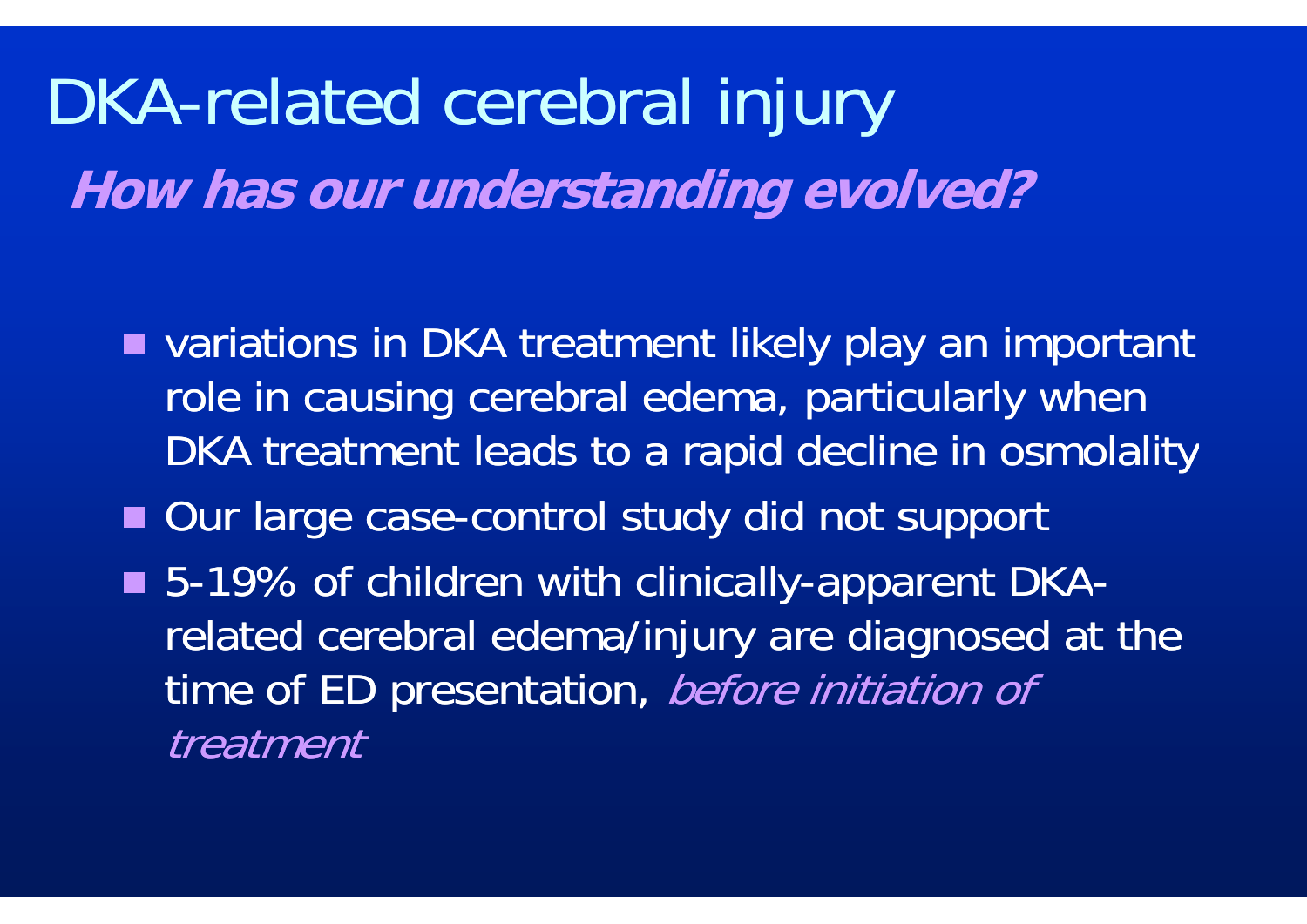## Risk factors for DKA-related cerebral injury

| authors                      | year<br><i>injury</i> | pts w/CE<br>(n) | control pts<br>(n) | risk factors                                                    |
|------------------------------|-----------------------|-----------------|--------------------|-----------------------------------------------------------------|
| Lawrence, et al              | 2005                  | 21              | 42                 | <b>higher initial BUN</b><br>lower initial bicarbonate          |
| Edge, et al                  | 2005                  | 43              | 169                | greater acidosis<br><b>Iower initial Na</b><br>higher initial K |
| Glaser,<br>Kuppermann, et al | 2001                  | 61              | 355                | higher initial BUN<br>lower initial PCO <sub>2</sub>            |
| Mahoney, et al               | 1999                  | 9               | 186                | lower initial PCO <sub>2</sub>                                  |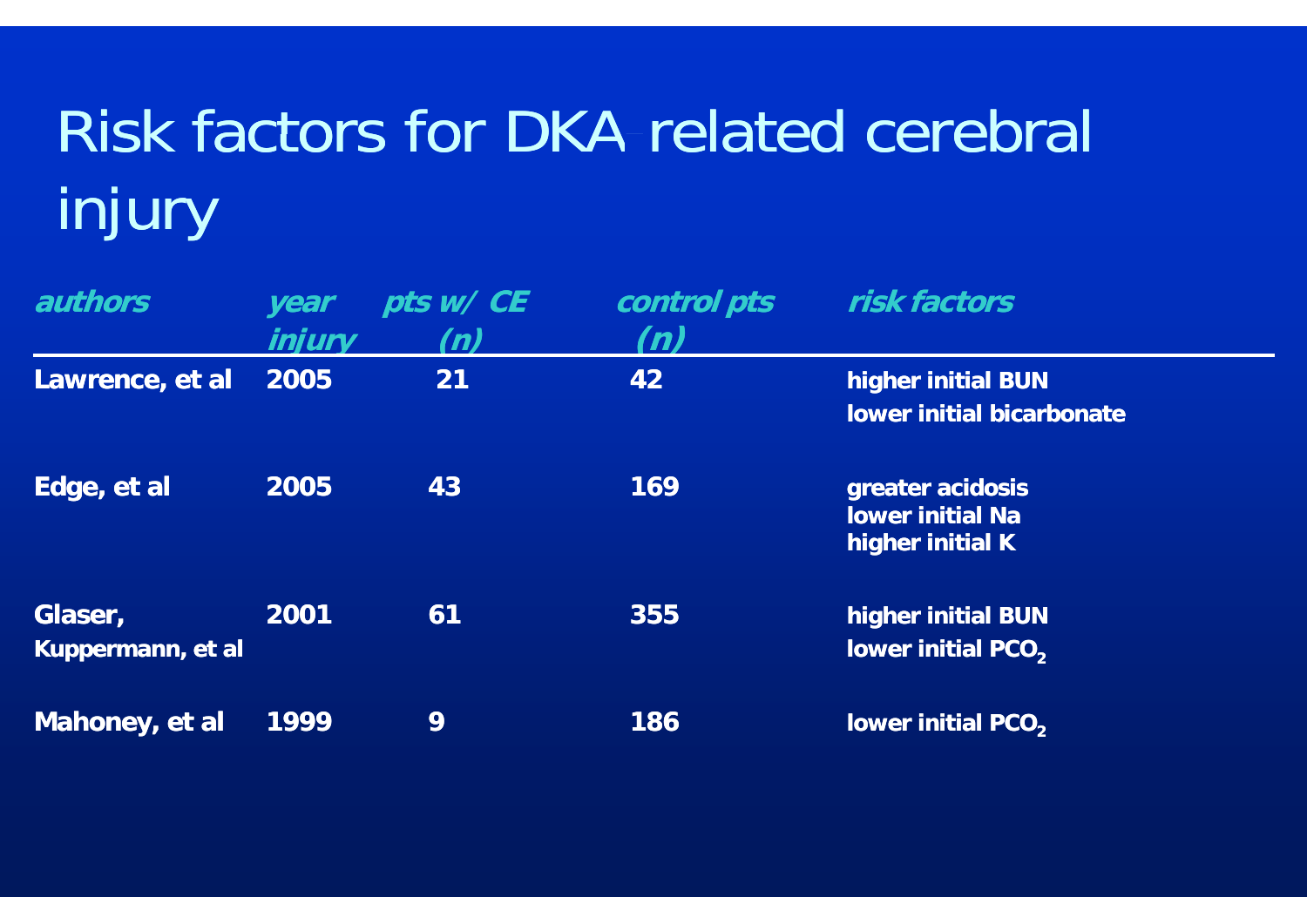## Insights into pathophysiology of CE

- **Higher BUN likely indicative of greater dehydration Lower pCO<sub>2</sub>** indicative of greater hyperventilation and possibly greater cerebral vasoconstriction
- **Both higher BUN and lower pCO<sub>2</sub> would be expected to** decrease CNS perfusion
- **n** In previous studies, bicarbonate therapy in DKA also associated with decrease in CSF pH and pO<sub>2</sub>
- **Pathophysiology of CE may involve CNS hypoperfusion**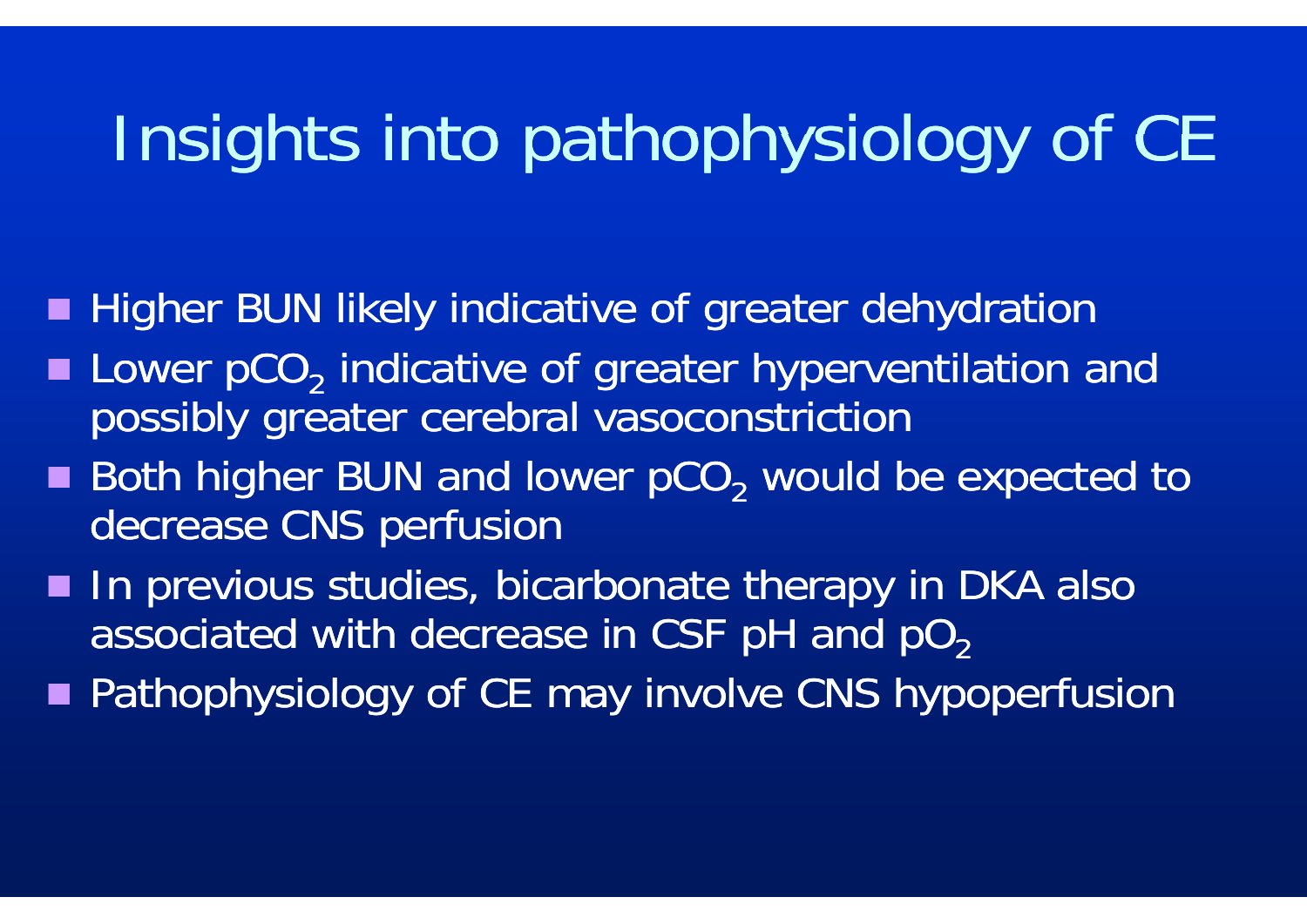## Is DKA associated with neurocognitive dysfunction in children?

- Memory capacity is a particularly sensitive indicator of neurological injury in the setting of hypoxia/ischemia (ex. high altitude climbing)
- Contextual memory: "Last time I saw my keys they were in my purse "
- Children with diabetes with and without past history of DKA tested for contextual memory
	- Color task
	- Spatial task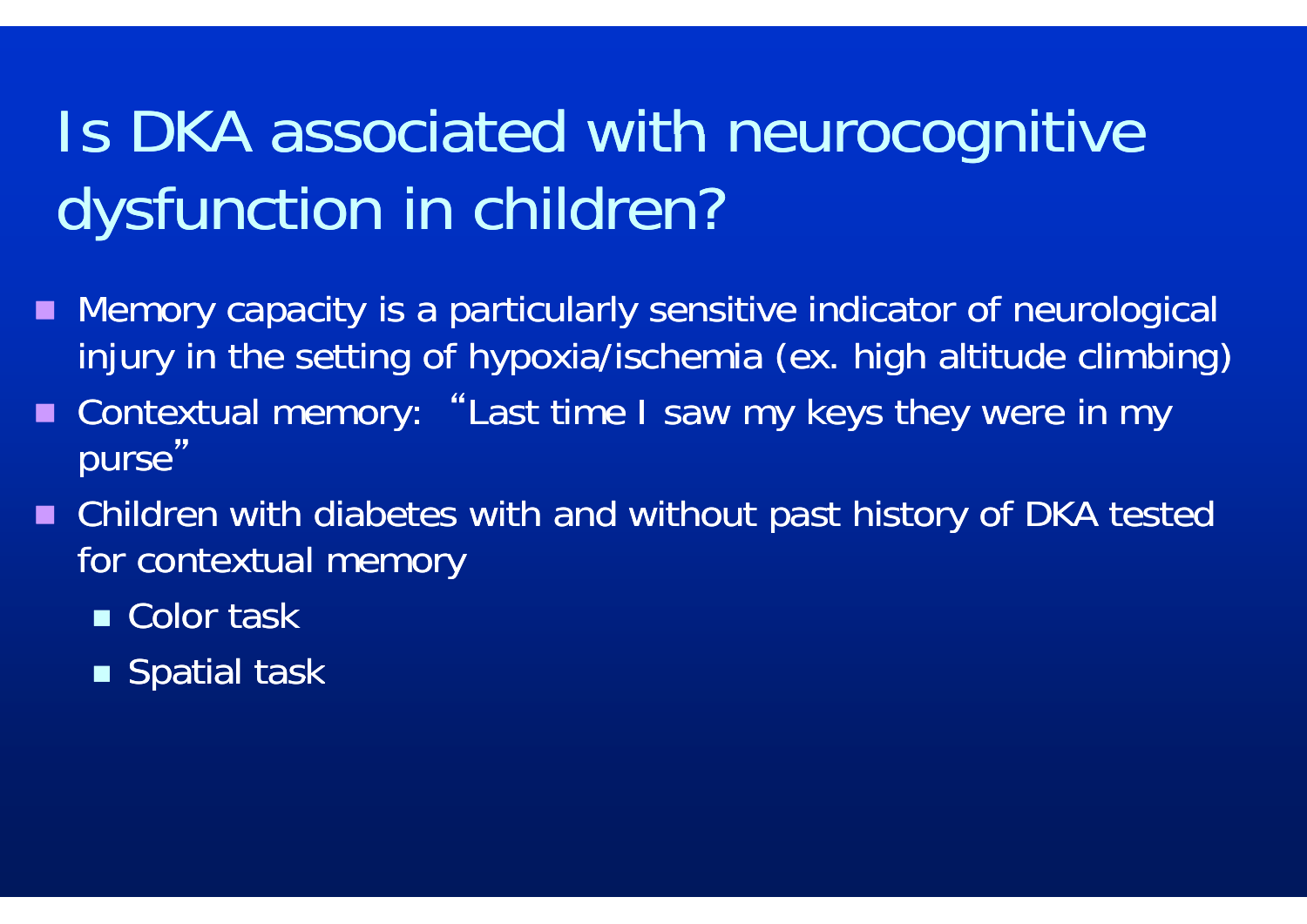#### Memory capacity (contextual memory) in children with diabetes with DKA history (n=33) and without DKA history (n=29)



*Ghetti et al, J Pediatr 2010*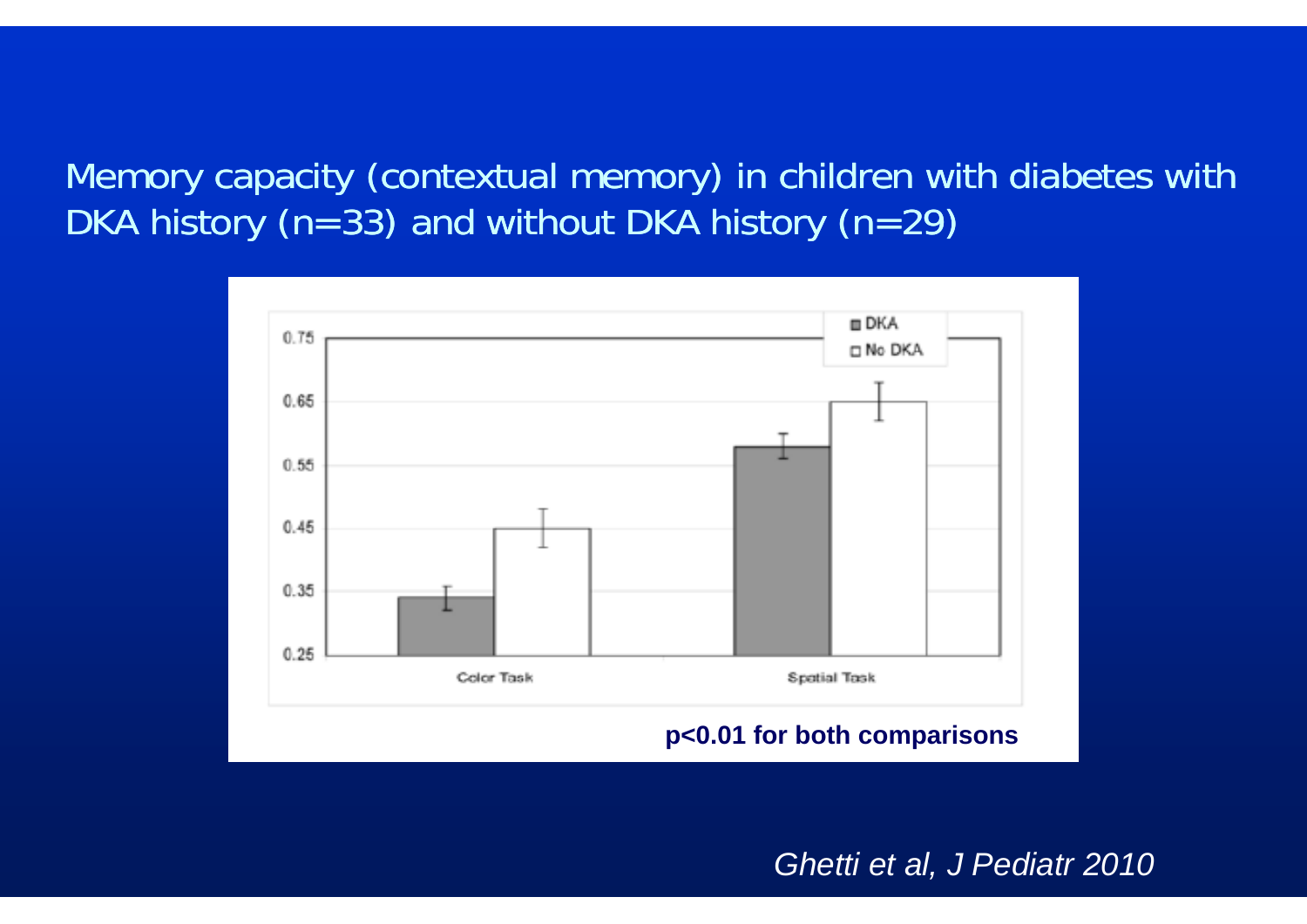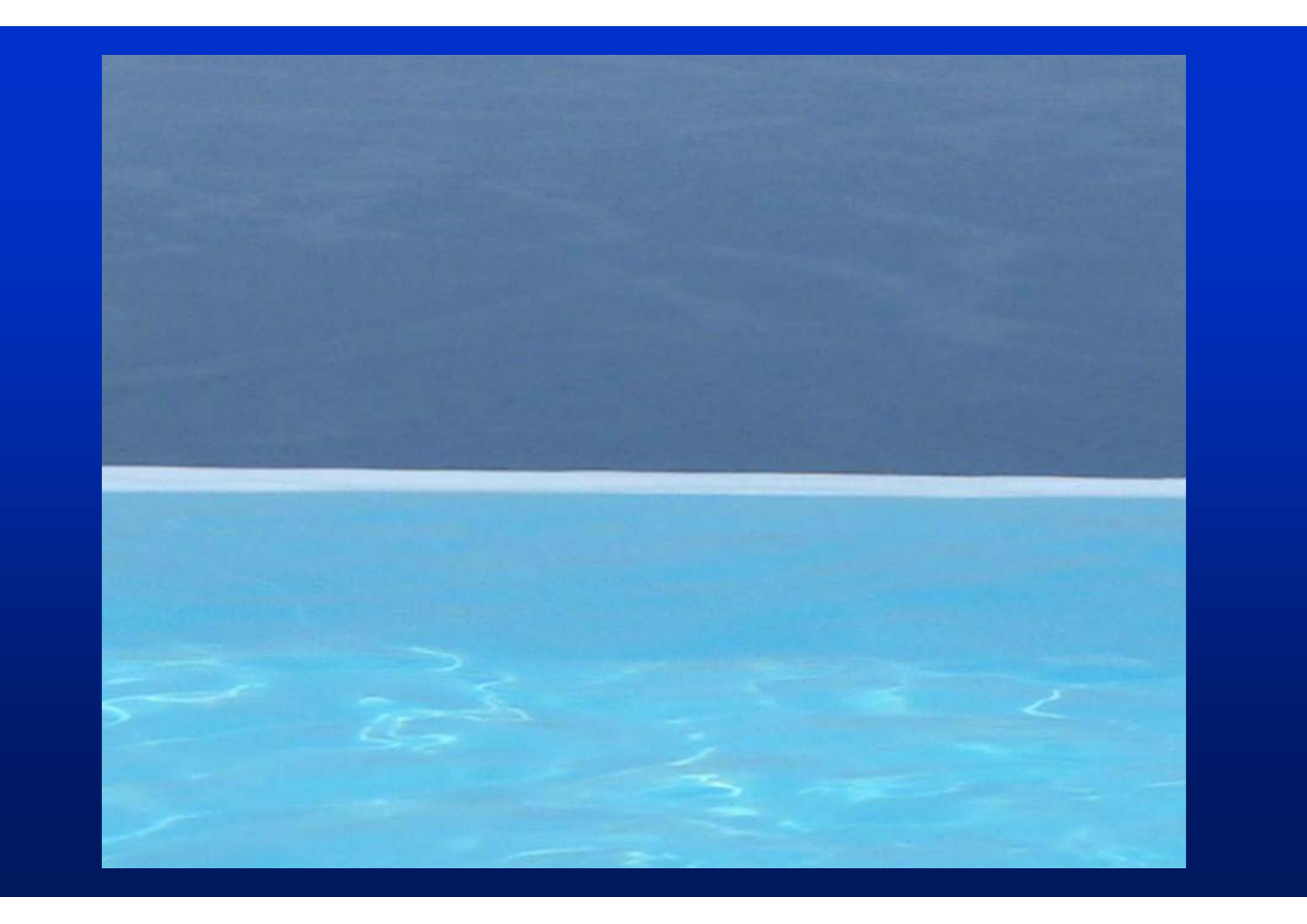## Diffusion Weighted Imaging

- **DWI** measures the random motion (diffusion) of water molecules in cerebral tissues
- Diffusion can be quantified as the "Apparent Diffusion Coefficient (ADC)"
- Molecules of water in extracellular fluid diffuse freely (high ADC)
- **Nolecules of water in the intracellular space diffuse** less freely due to interference by organelles, membranes (low ADC)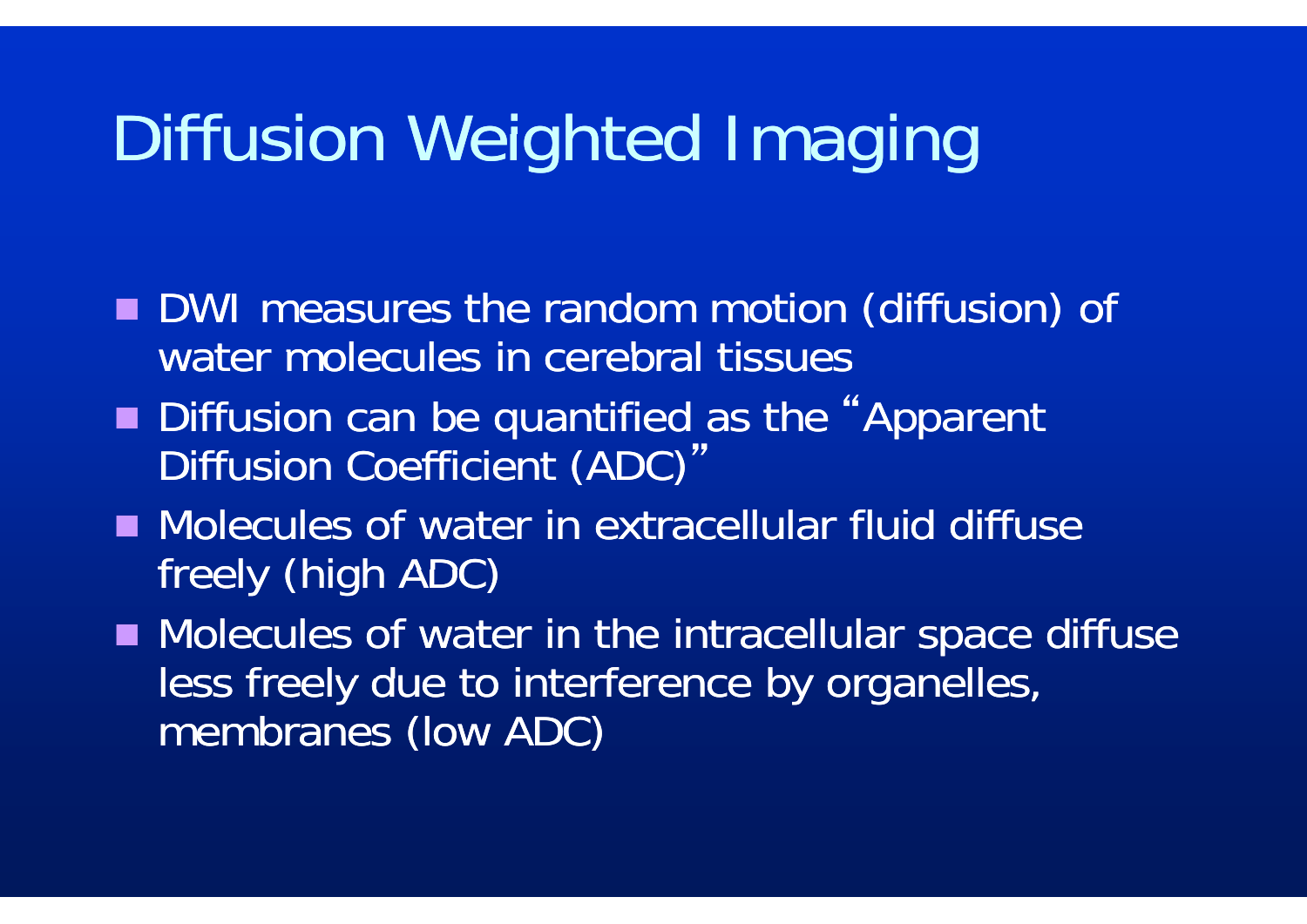## Diffusion Weighted Imaging

- Cytotoxic edema (ischemia, osmotic cellular swellin g) – low ADC
- **Nasogenic edema (tumors, reperfusion**  $injury$ ) – *high ADC*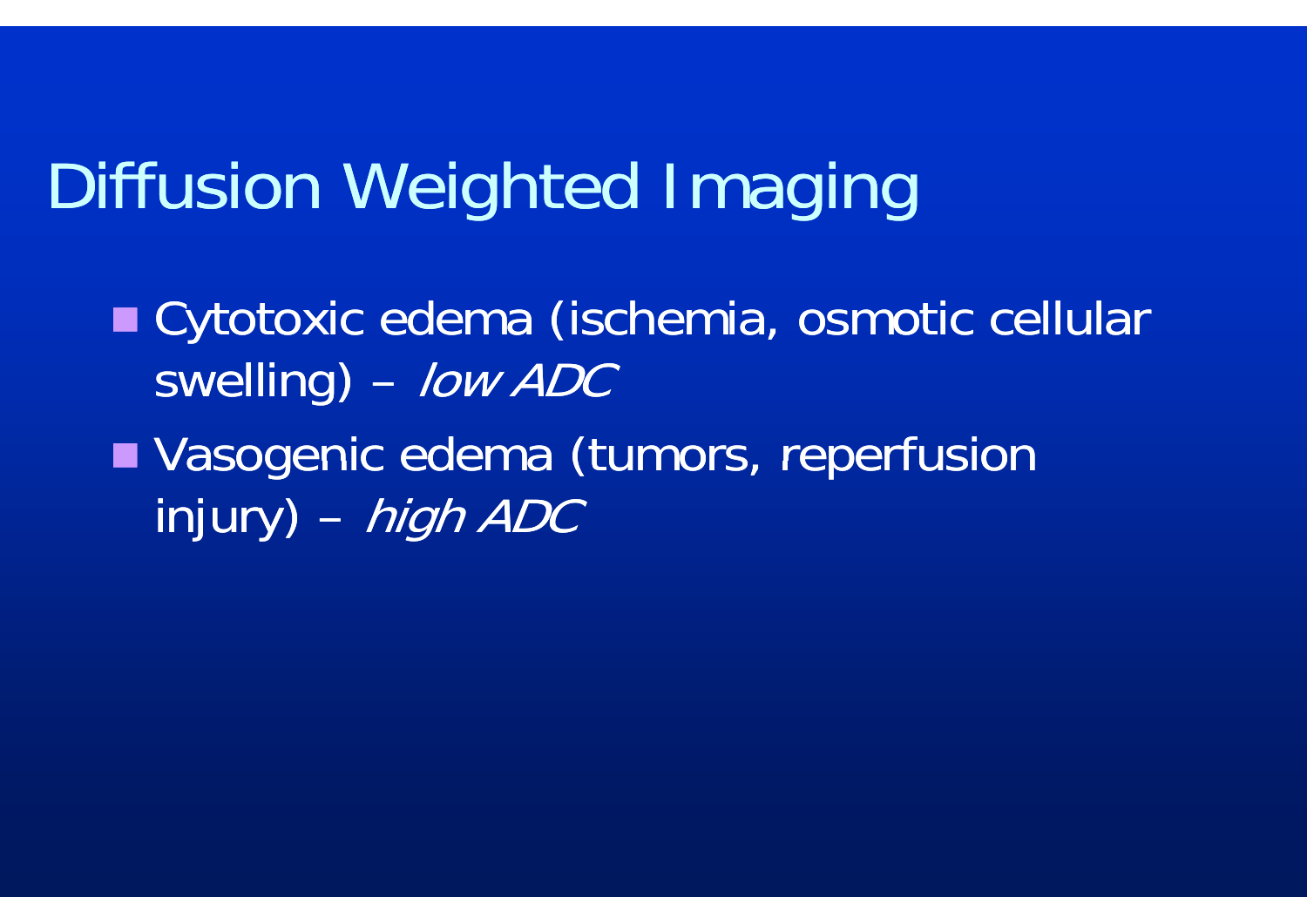

**Vasogenic edema – expansion of extracellular space High ADC Low ADC**



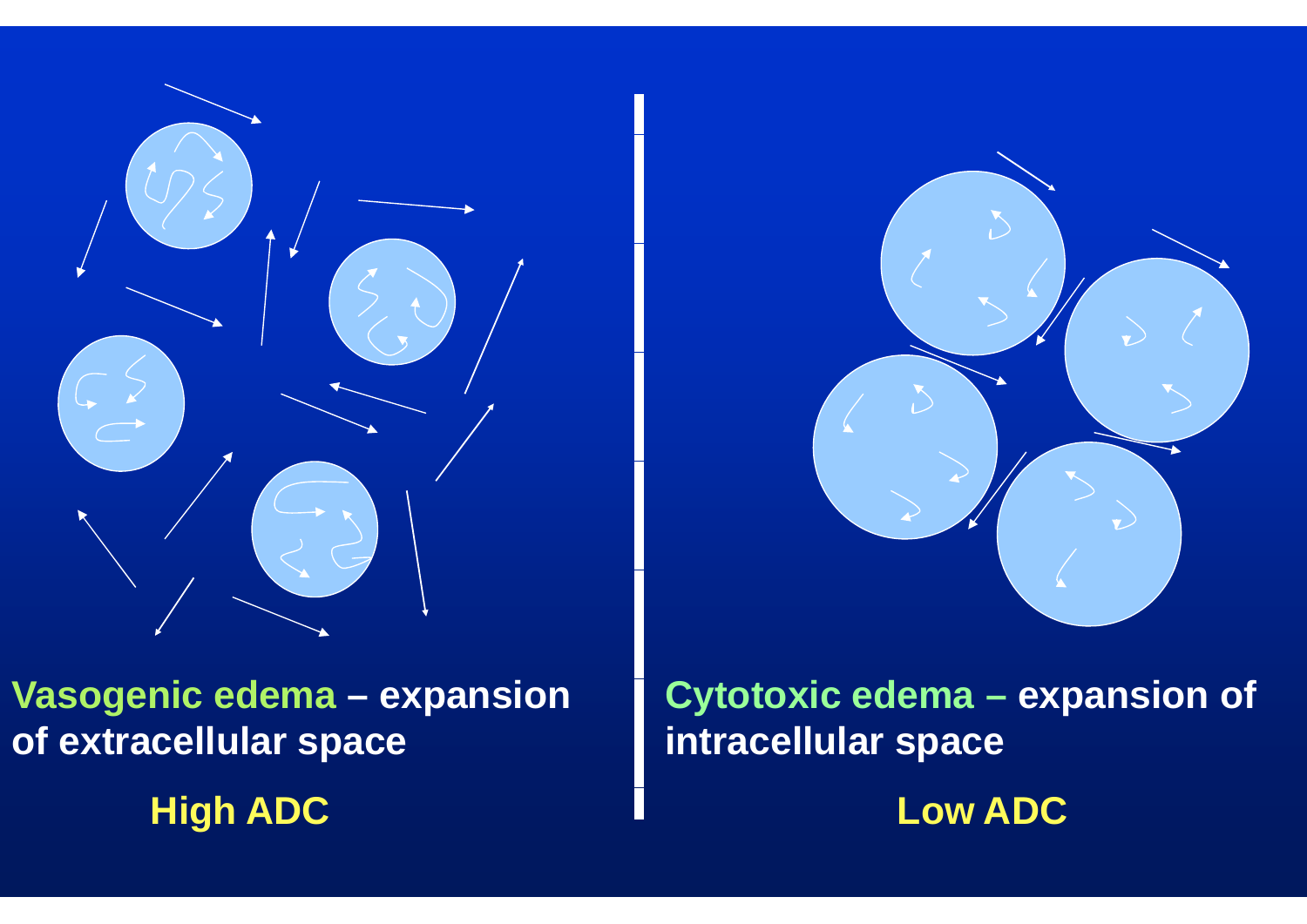## DWI during DKA

**DWI** can not ethically be performed in children prior to treatment of DKA ■ rat model used to explore ADC values during DKA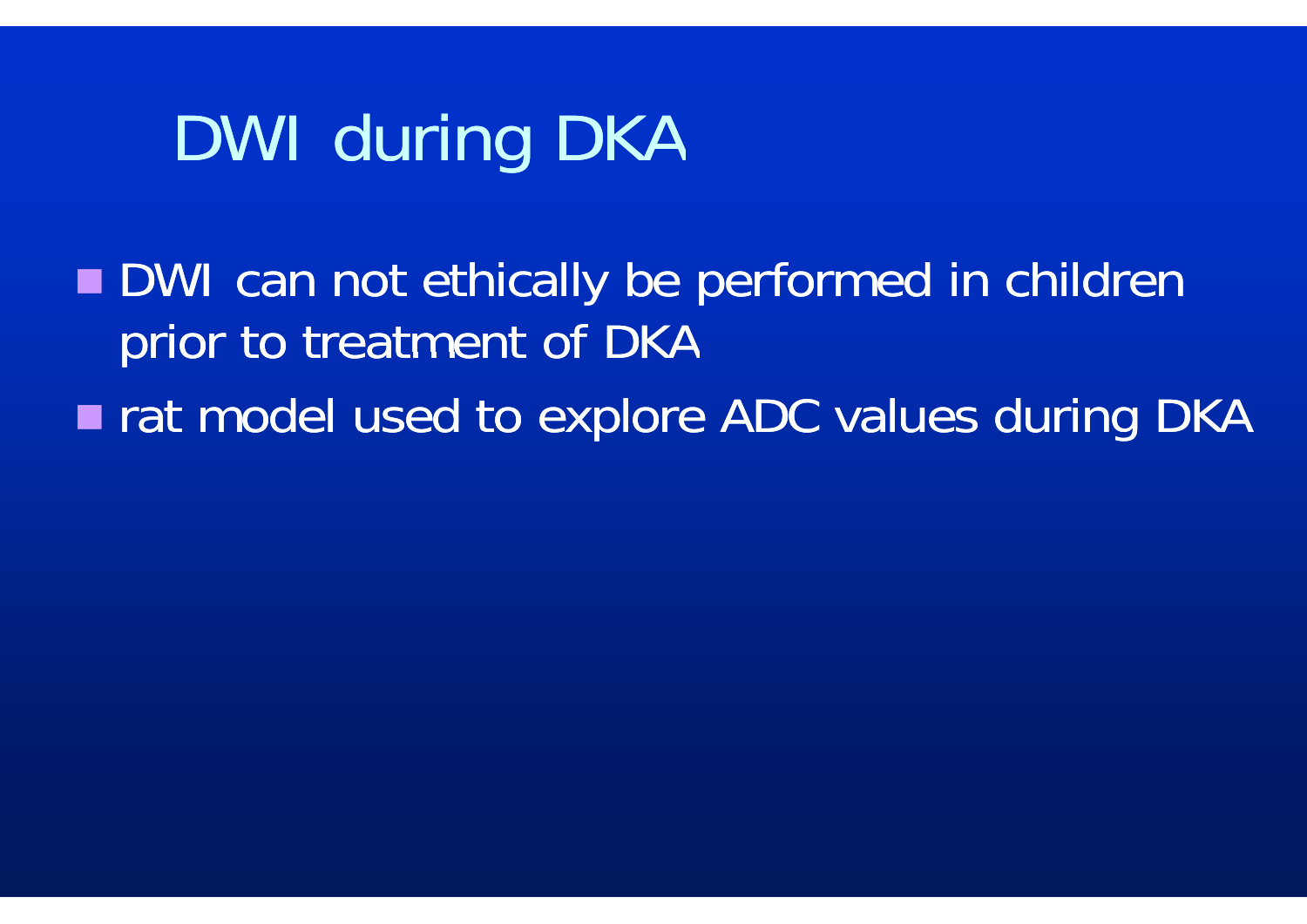#### ADC in rats with DKA vs. normal controls



p<0.01 for DKA vs. either control

*Lam, Anderson, Glaser, O*'*Donnell. Diabetes; 2005*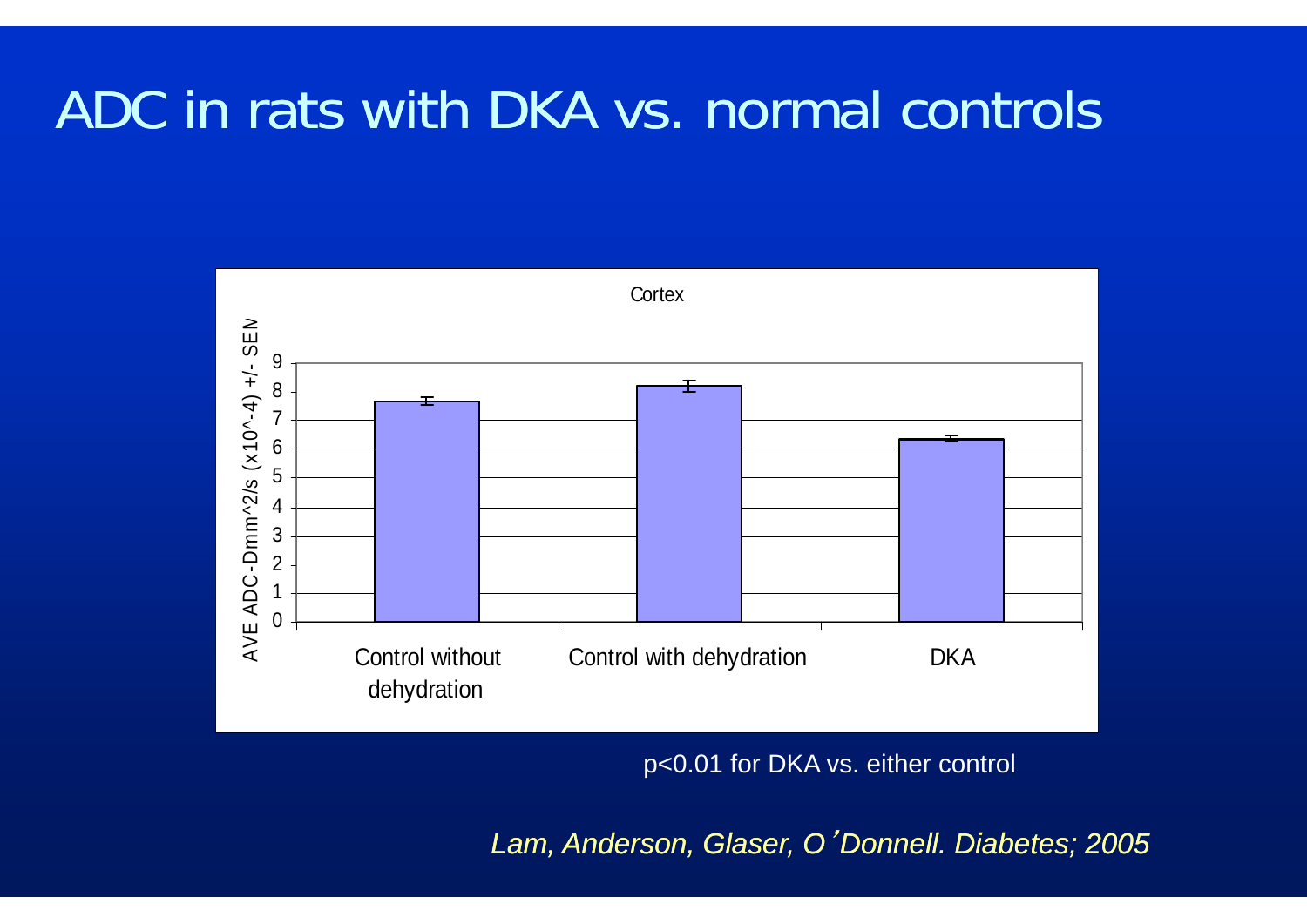## ADC changes during treatment for DKA with IV fluids and insulin

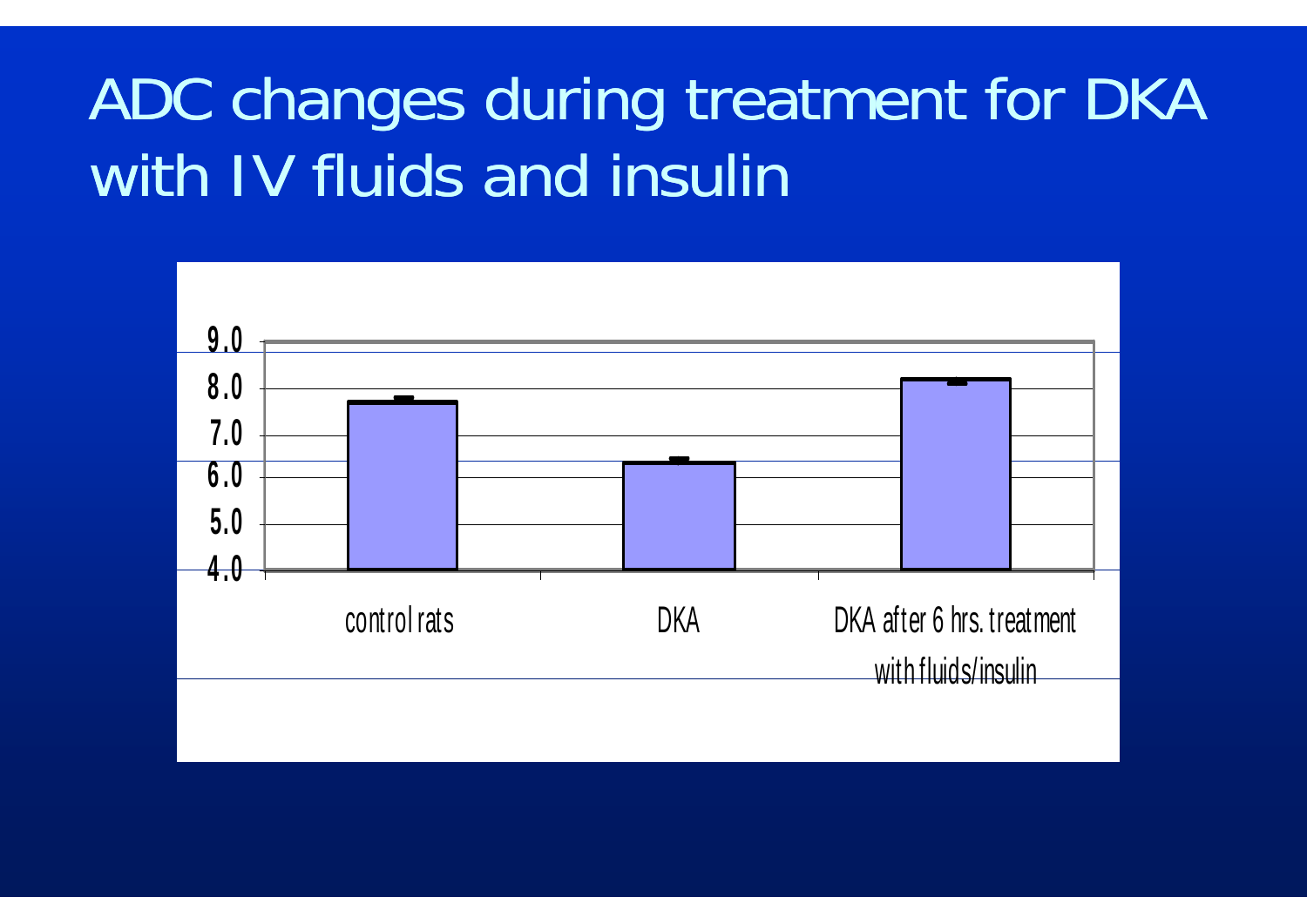# Rat model of DKA

- П Untreated DKA is associated with low ADC (suggests cytotoxic edema) and decreased CBF
- MRS studies show high lactate and low NAA/Cr, consistent with cerebral hypoperfusion
- ADC increases to above normal after DKA treatment suggesting vasogenic edema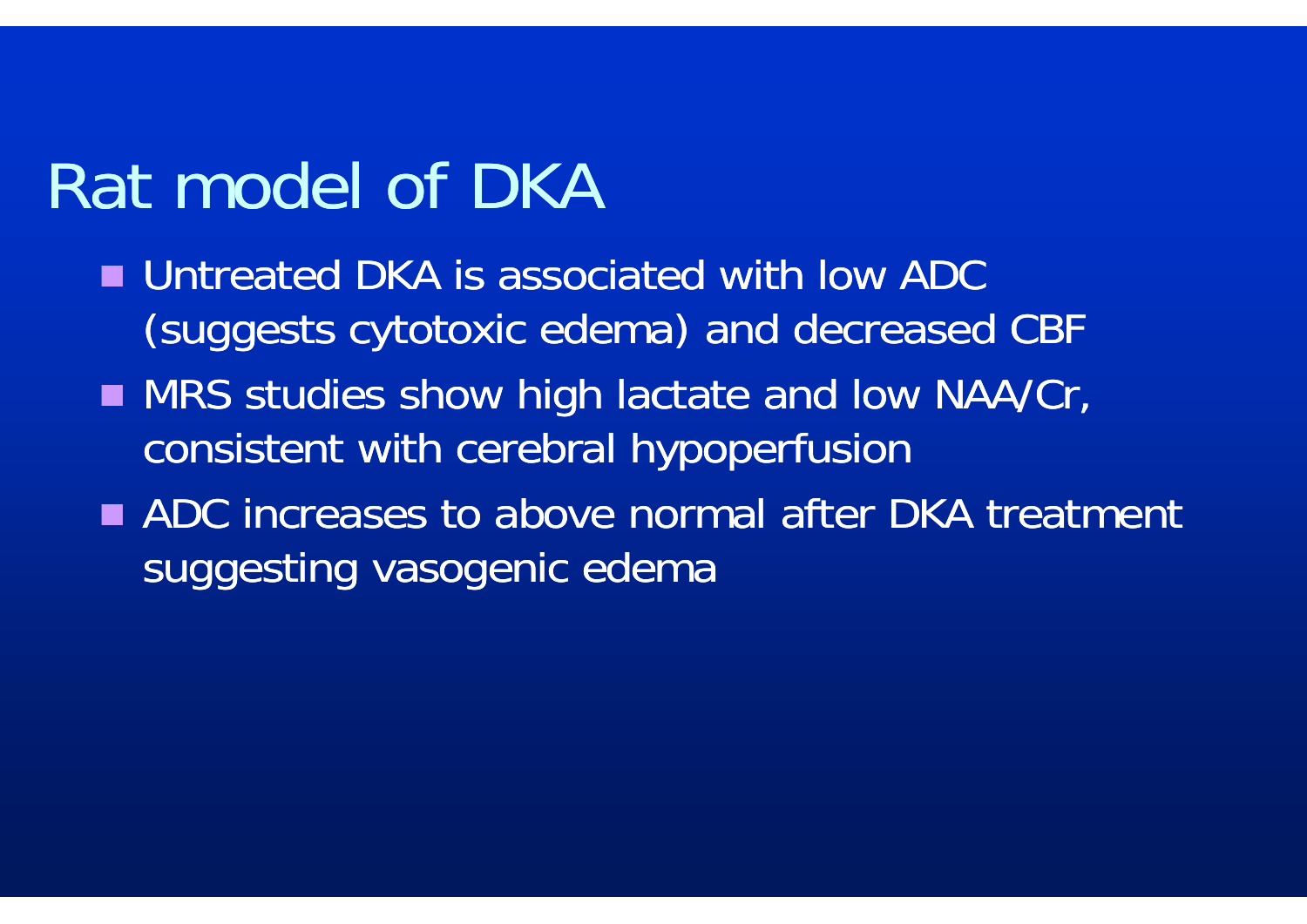#### **ADC values during DKA treatment and after recovery: mean of values for basal ganglia, thalamus and frontal white matter (n=26)**



**5 0 5.06.0 7.0 8.09.0**

**4.0**

*Glaser/Kuppermann et.al, J Pediatr, 2004*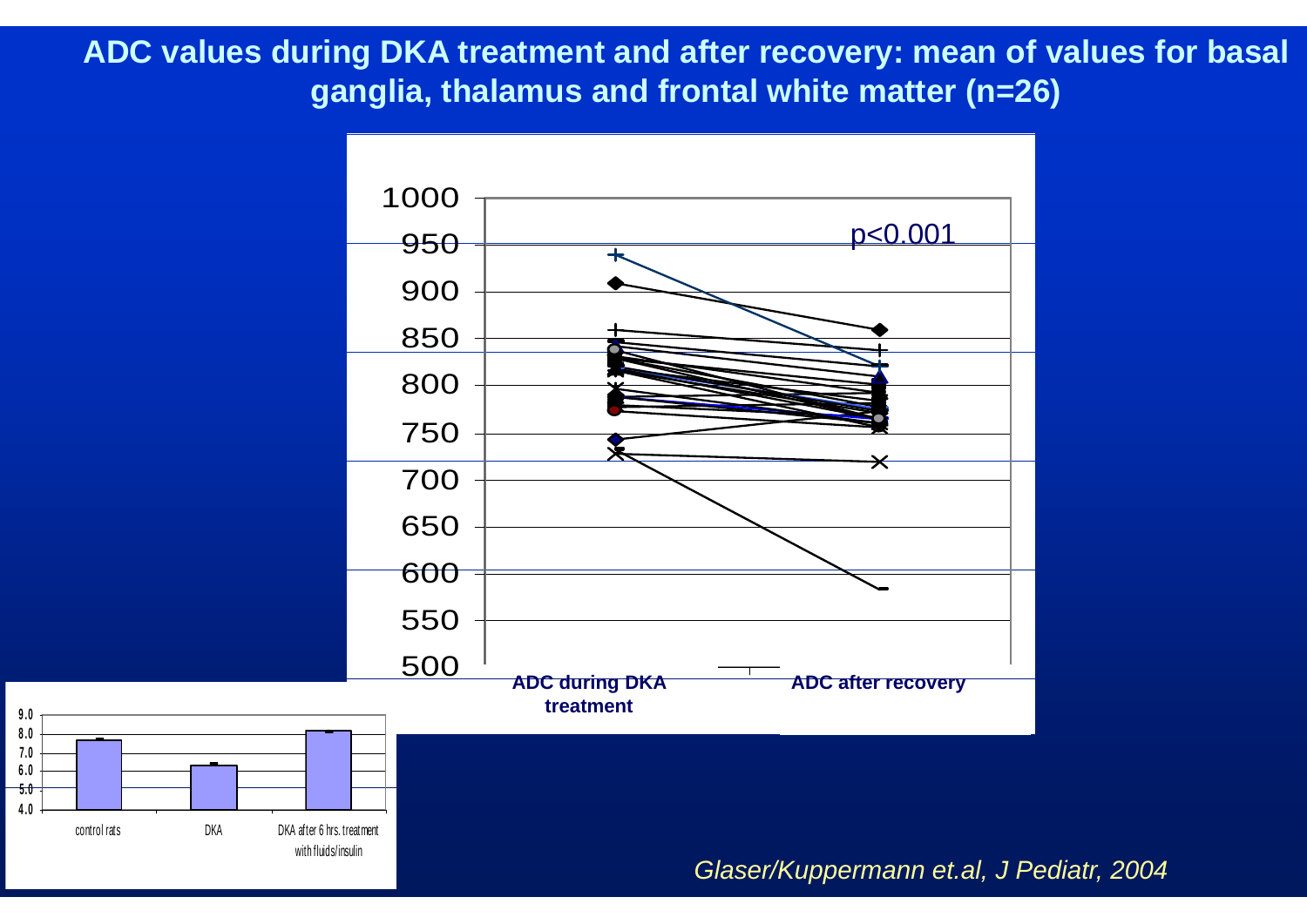#### Summary of DWI in DKA

**Patterns of change in ADC are similar to those** observed in various types of hypoxic /ischemic brain injury

■ ADC changes correlate best with acidosis /hypocapnia and with BUN, but not with degree of hyperglycemia or osmolality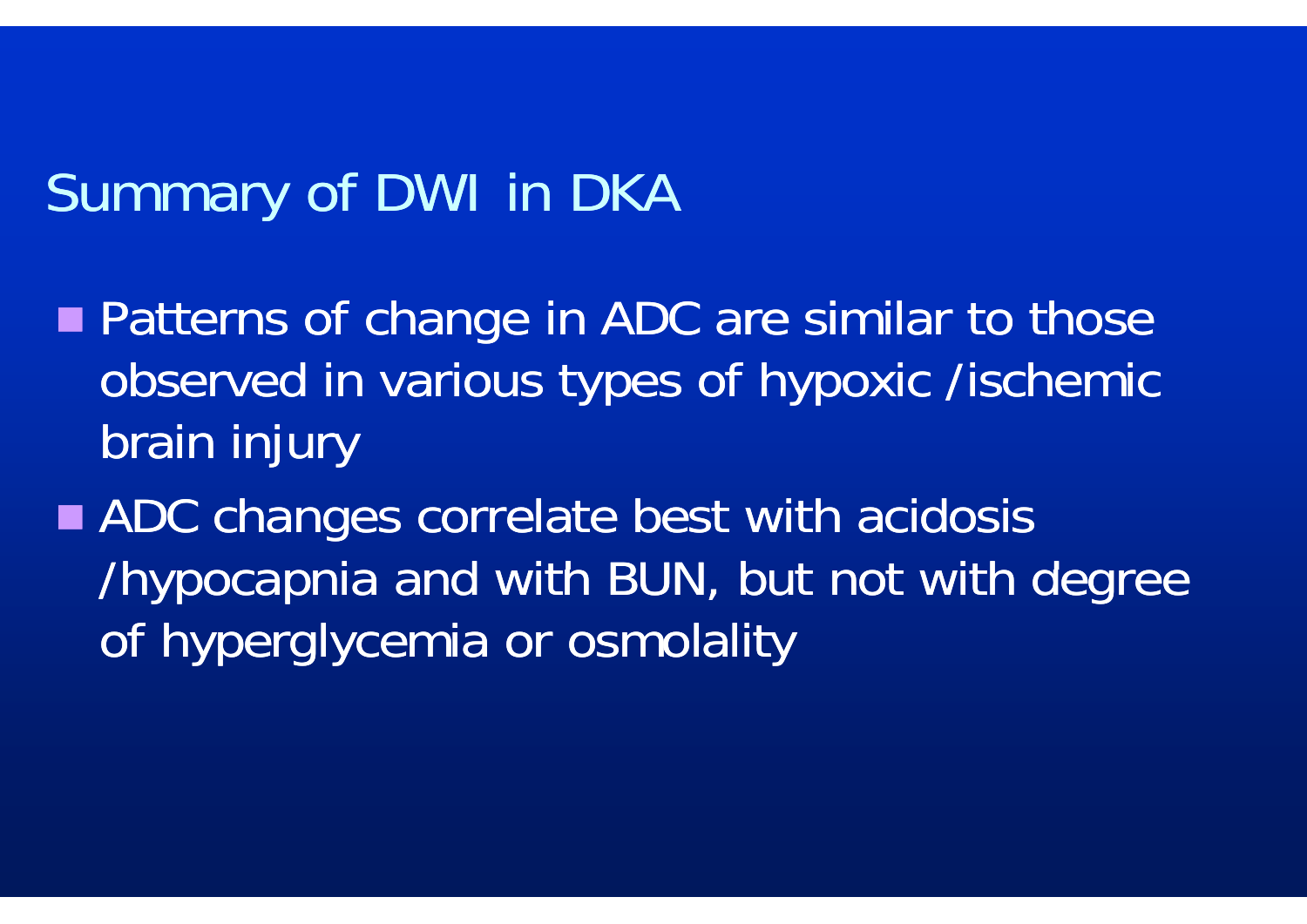## Implications of studies using DWI

■ High ADC values during DKA treatment are *not* consistent with previous hypotheses attributin g CE to osmotic shifts

■ Osmotic changes and rate of fluid infusion likely less important in the pathogenesis of DKA-related CE than previously hypothesized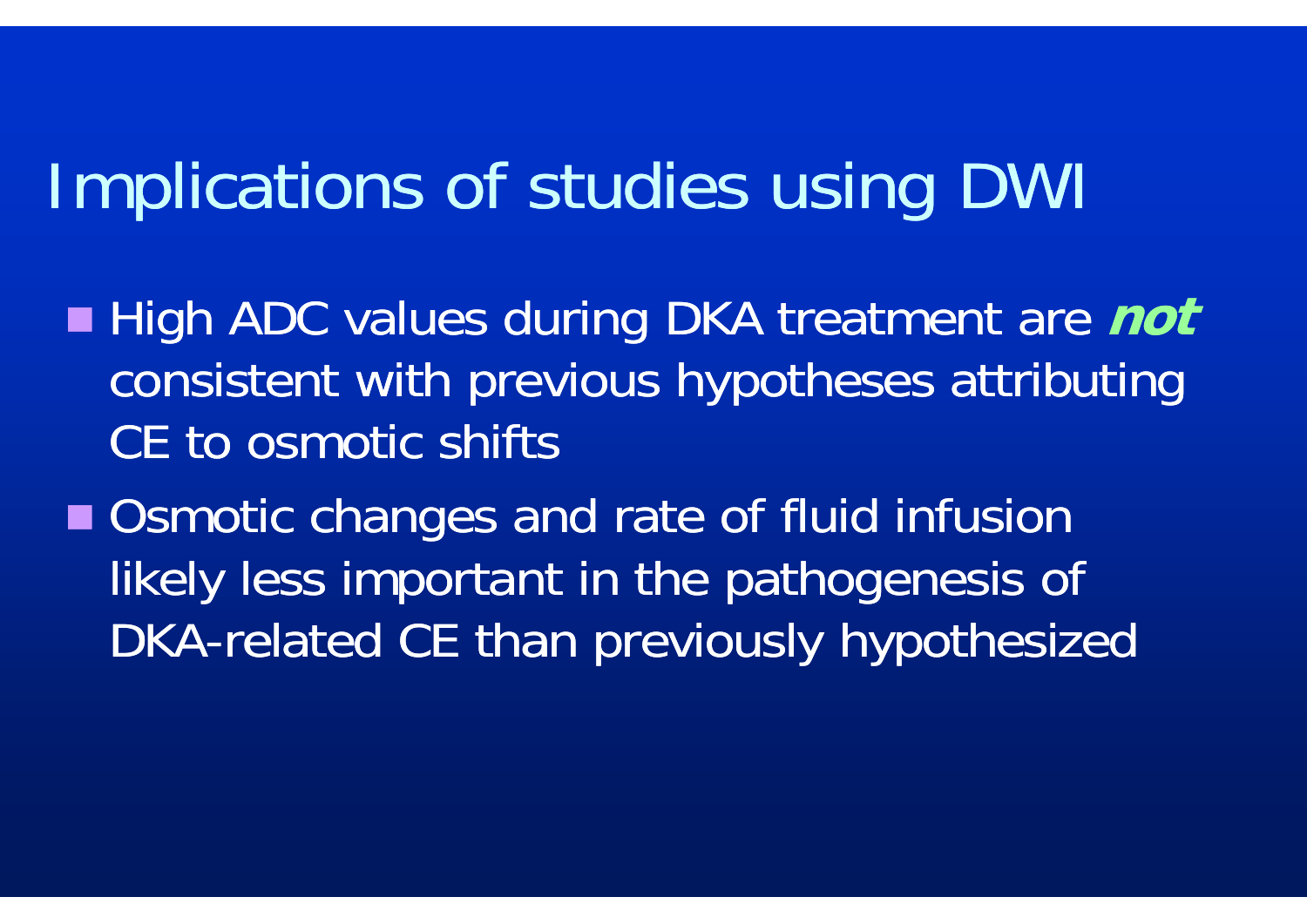#### Hypothetical model of DKA-related cerebral injury

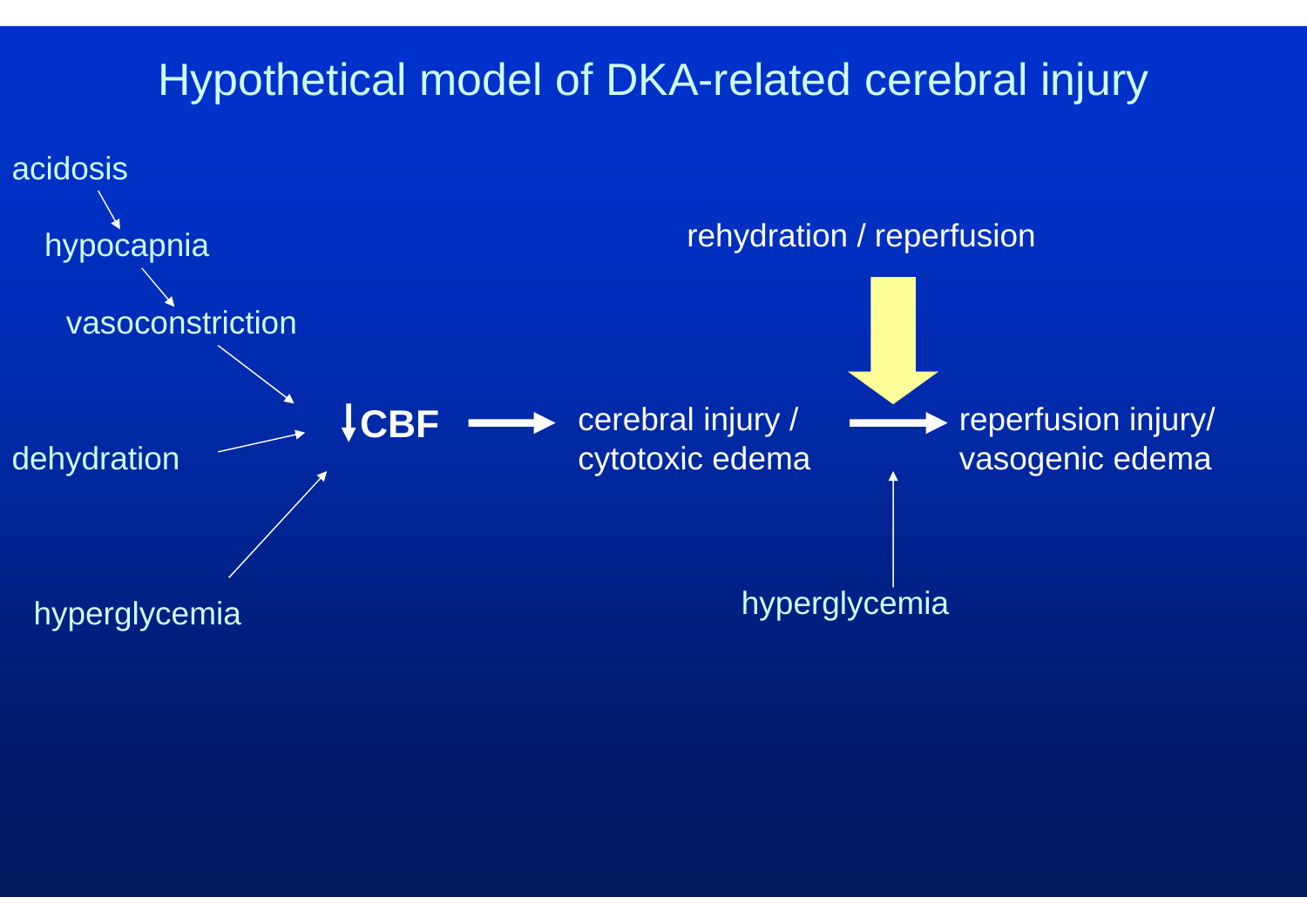# **Characteristics of DKA-related** cerebral injury

#### *How has our understanding evolved ?*

- Both cerebral imaging and epidemiological studies suggest that dehydration, acidosis and hypocapnia correlate best with cerebral edema/injury in DKA
- **These findings suggest that cerebral hypoperfusion** during DKA may be an important factor in causing cerebral injury
- Osmotic changes during DKA treatment may be less important than previously hypothesized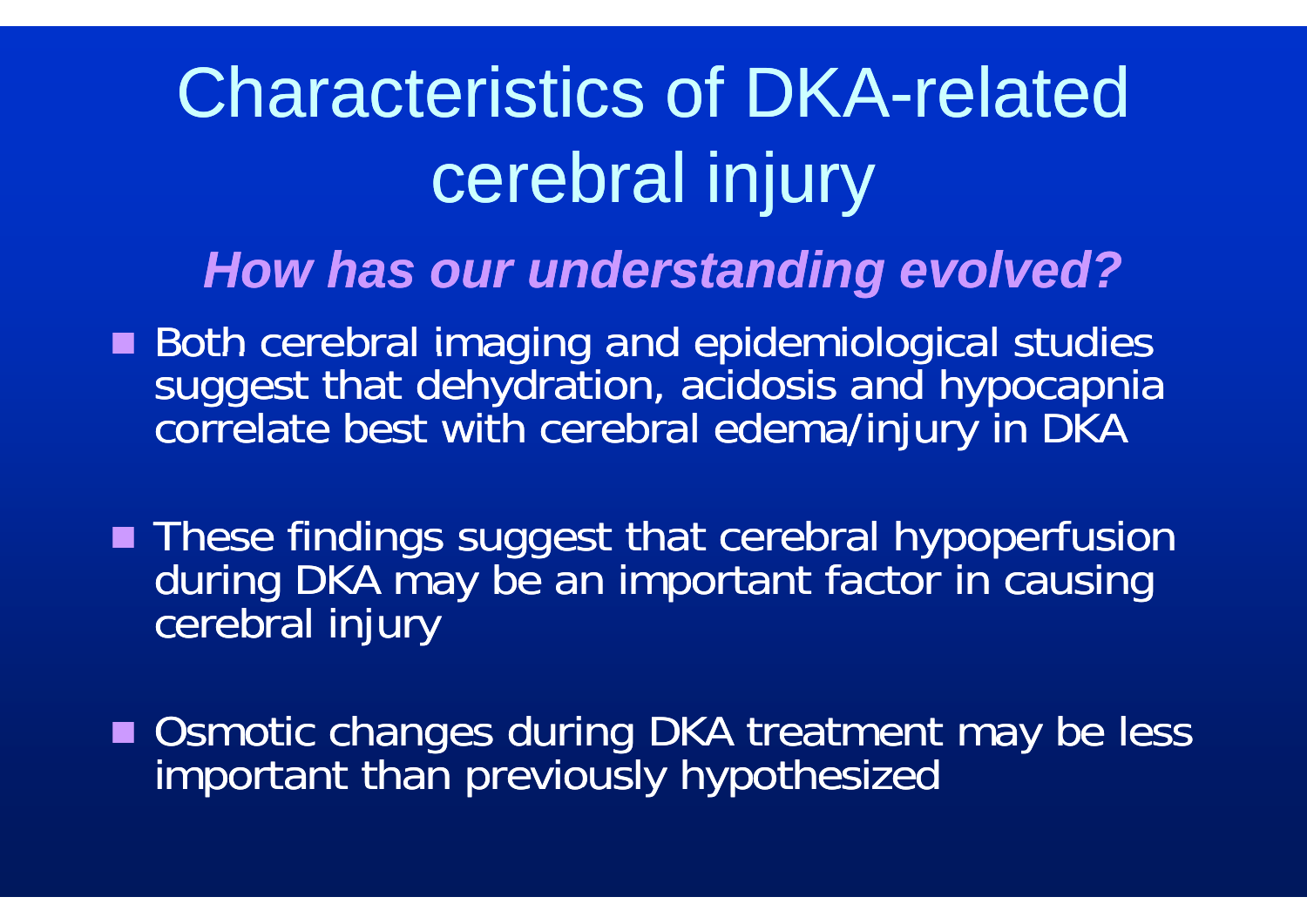So… how do these data guide our care of children with DKA?

■ The disappointing answer.... it's unclear! **Arguments both in favor of more rapid** rehydration and slower rehydration could be made…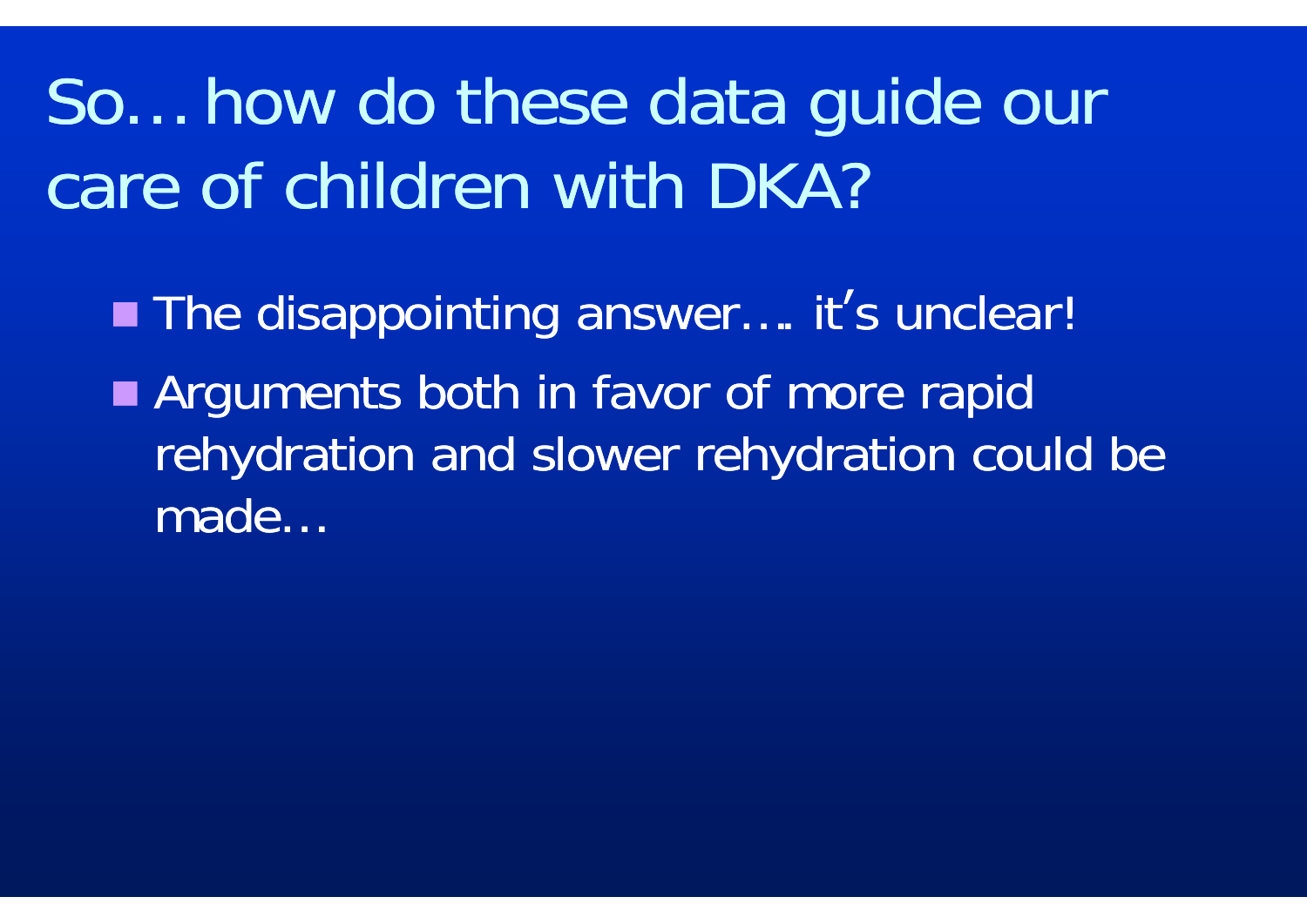#### The fluid controversy

A randomized prospective trial of fluid therapies in DKA has been necessary for more than 25 years, but has never happened!

- –Lack of ability to organize a study of adequate size
- Lack of expertise in emergency medicine research
- – Lack of organizational structure to make a study of this complexity happen
- –Dogmatic opinions and fear without good evidence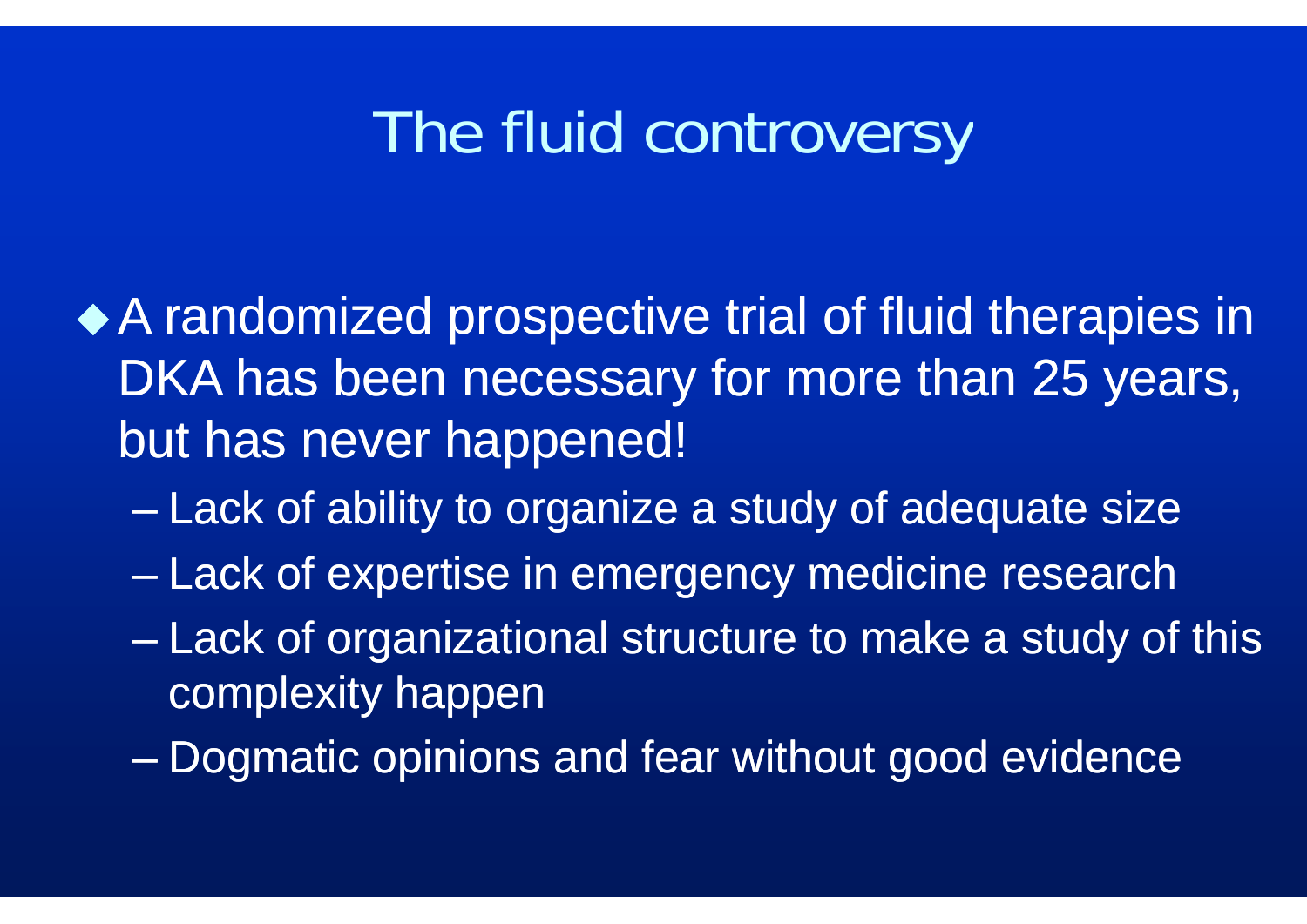#### Arguments in favor of slower rehydration

- –- If vasogenic edema occurs later in DKA treatment, possibly with breakdown of the blood-brain barrier, slower rehydration might limit edema formation
- – If osmotic (glucose, sodium) changes play a minor role, limiting osmotic fluctuations might be of some benefit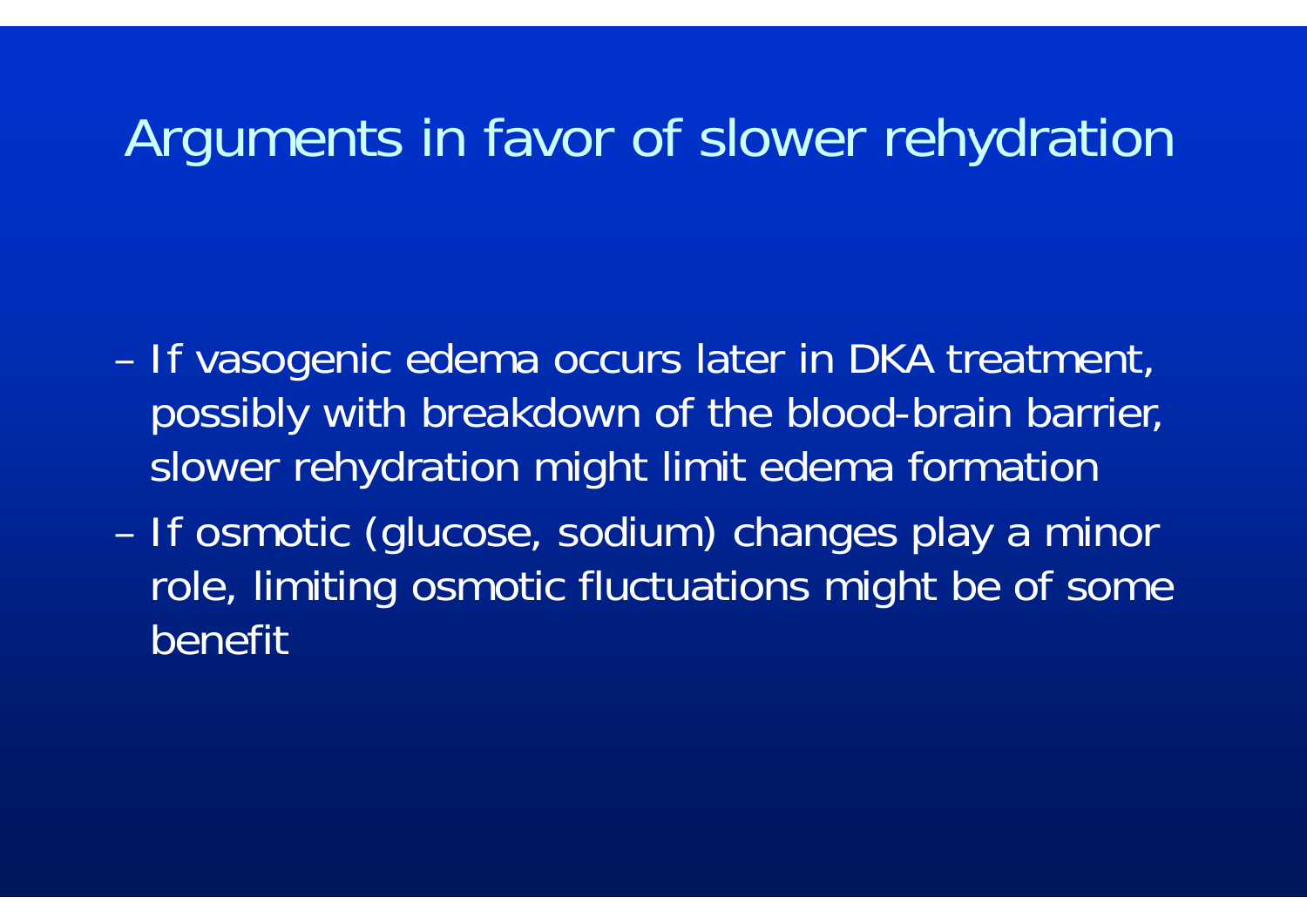#### Arguments in favor of more rapid rehydration

- –– If cerebral hypoperfusion is occurring during untreated DKA, then it would make sense to correct hypoperfusion sooner / limit the time the brain is exposed to hypoperfusion
- –- During DKA treatment, glucose declines and vascular volume declines (water moves into the tissues). More aggressive rehydration could limit this decline, preventing additional hypoperfusion / worsening of hypoperfusion during treatment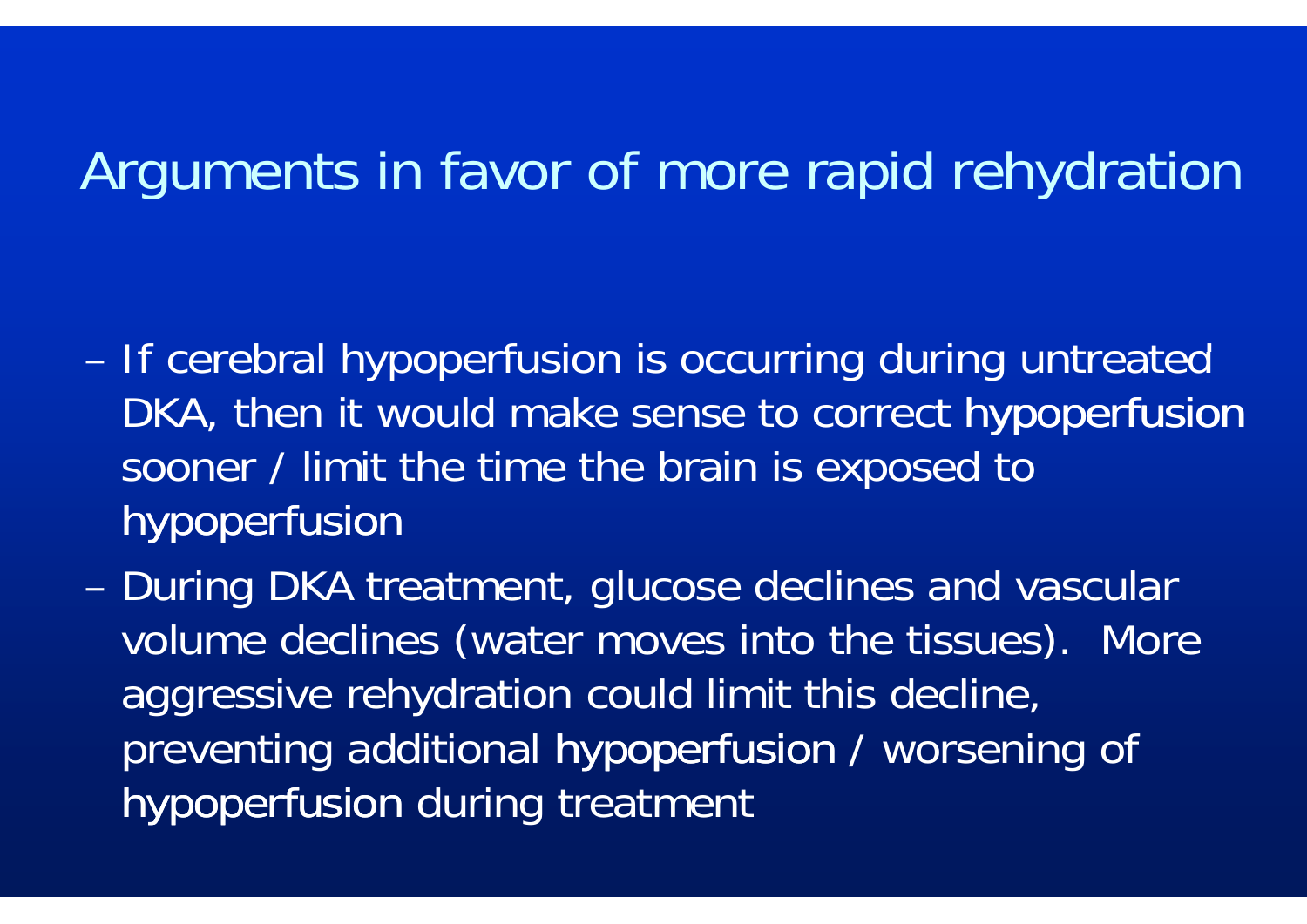

# **FLuid therapies Under Investigation in DKA:** "**the FLUID trial**"

**Funded by grant 1R01HD062417-01 from the Eunice Kennedy Shriver NICHD.** 

**PECARN is supported by the Health Resources and Services Administration (HRSA), Maternal and Child Health Bureau (MCHB), Emergency Medical Services for Children (EMSC) through the following grants:**  U03MC00008, U03MC00003, U03MC22684, U03MC00007, U03MC00001 , U03MC22685, U03MC00006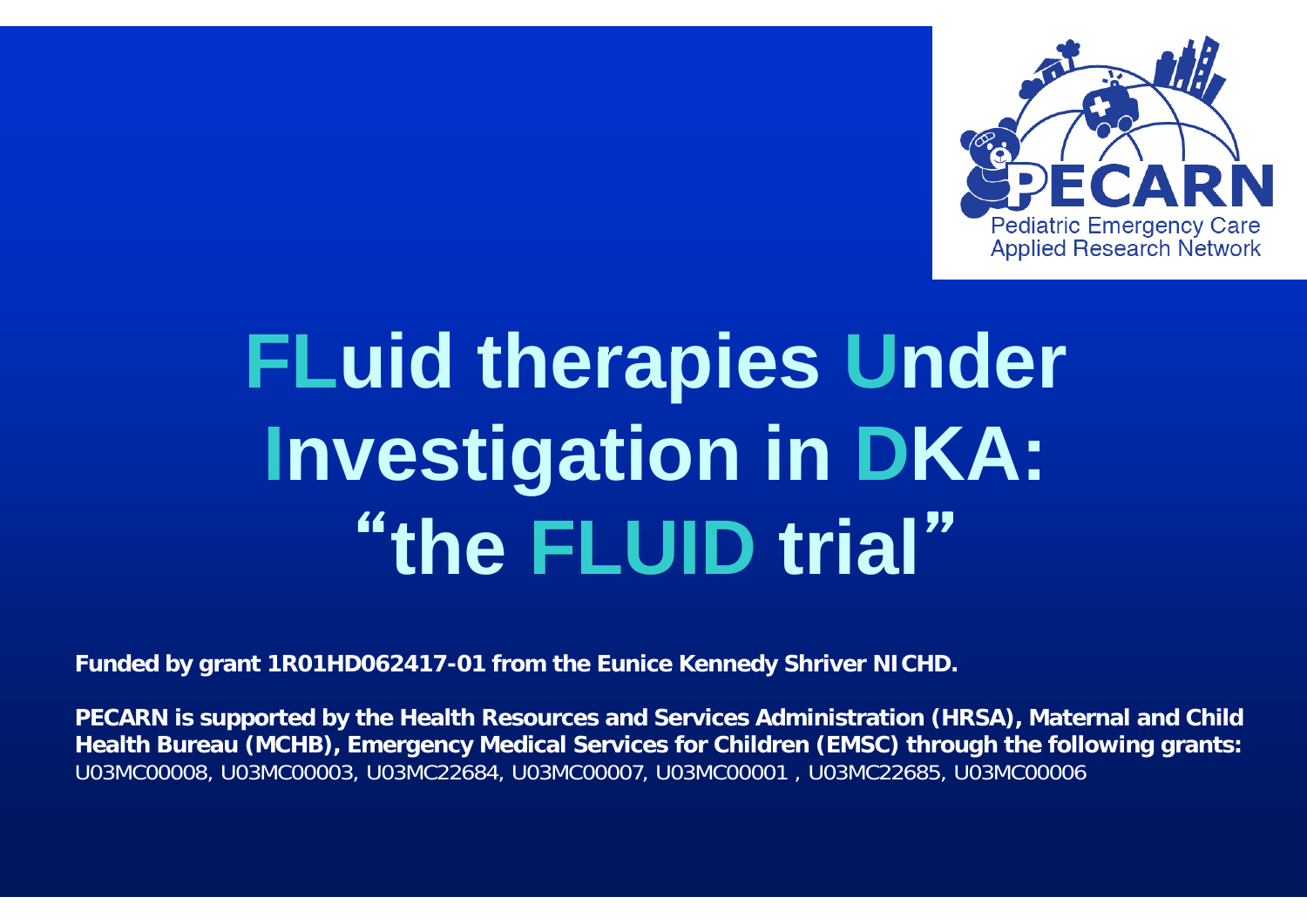#### Proposed PECARN Trial Protocol

◆ RCT to compare four DKA fluid treatment protocols using factorial design Enrollment target: 1400 children with DKA ◆ Study comparison groups:

– More rapid rehydration vs. slower rehydration – $-$  0.9% saline vs. 0.45% saline as rehydration fluid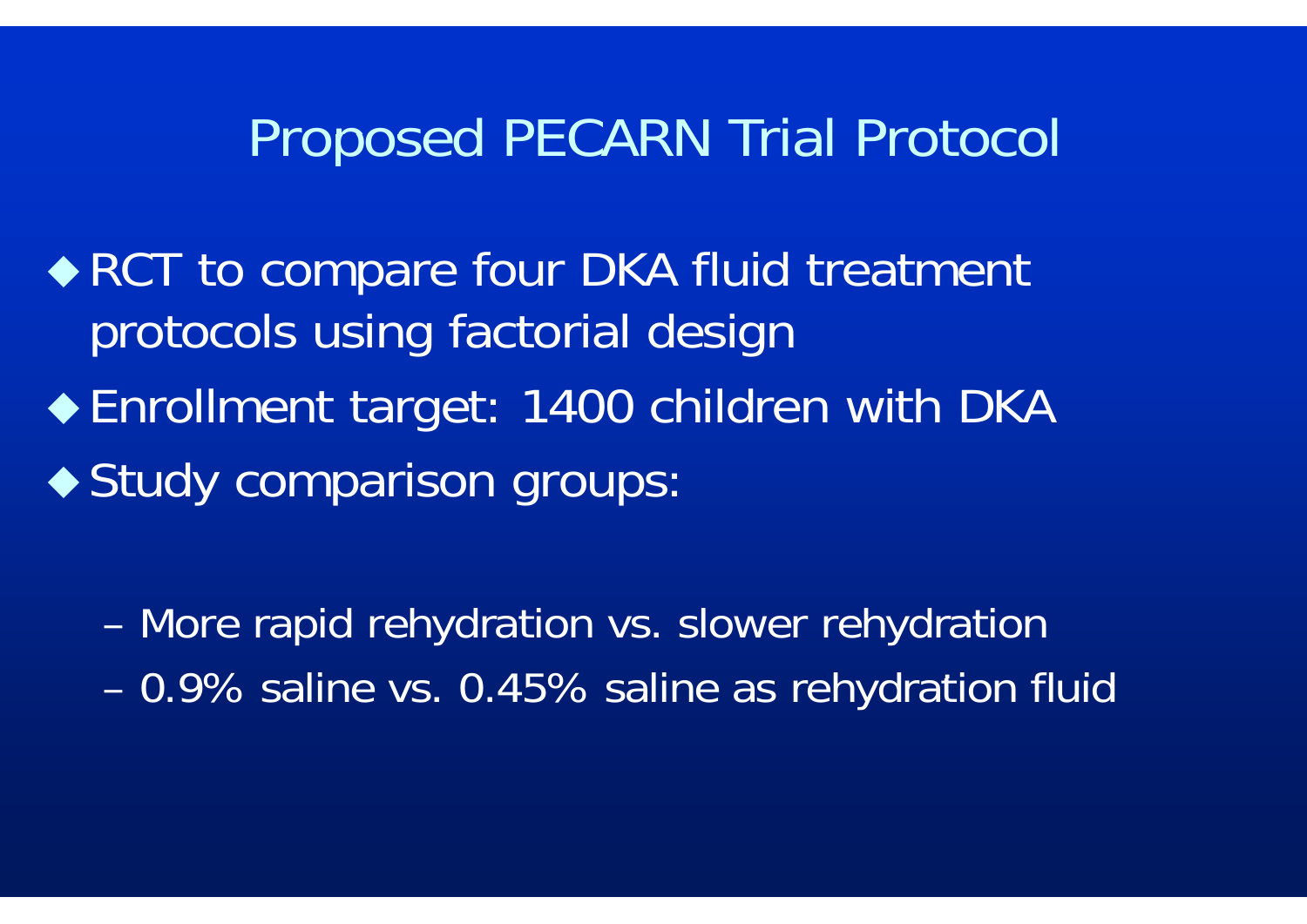### **Overview of FLUID study study**

Child diagnosed with DKA

Randomized to 1 of 4 fluid treatment protocols (all other DKA treatment same as usual)

Child followed in hospital for mental status during treatment (GCS, digit span test), clinically-apparent CE and other DKA complications

DKA treatment finished

3 month follow up for lon g-term neurocognitive outcome (memory, IQ)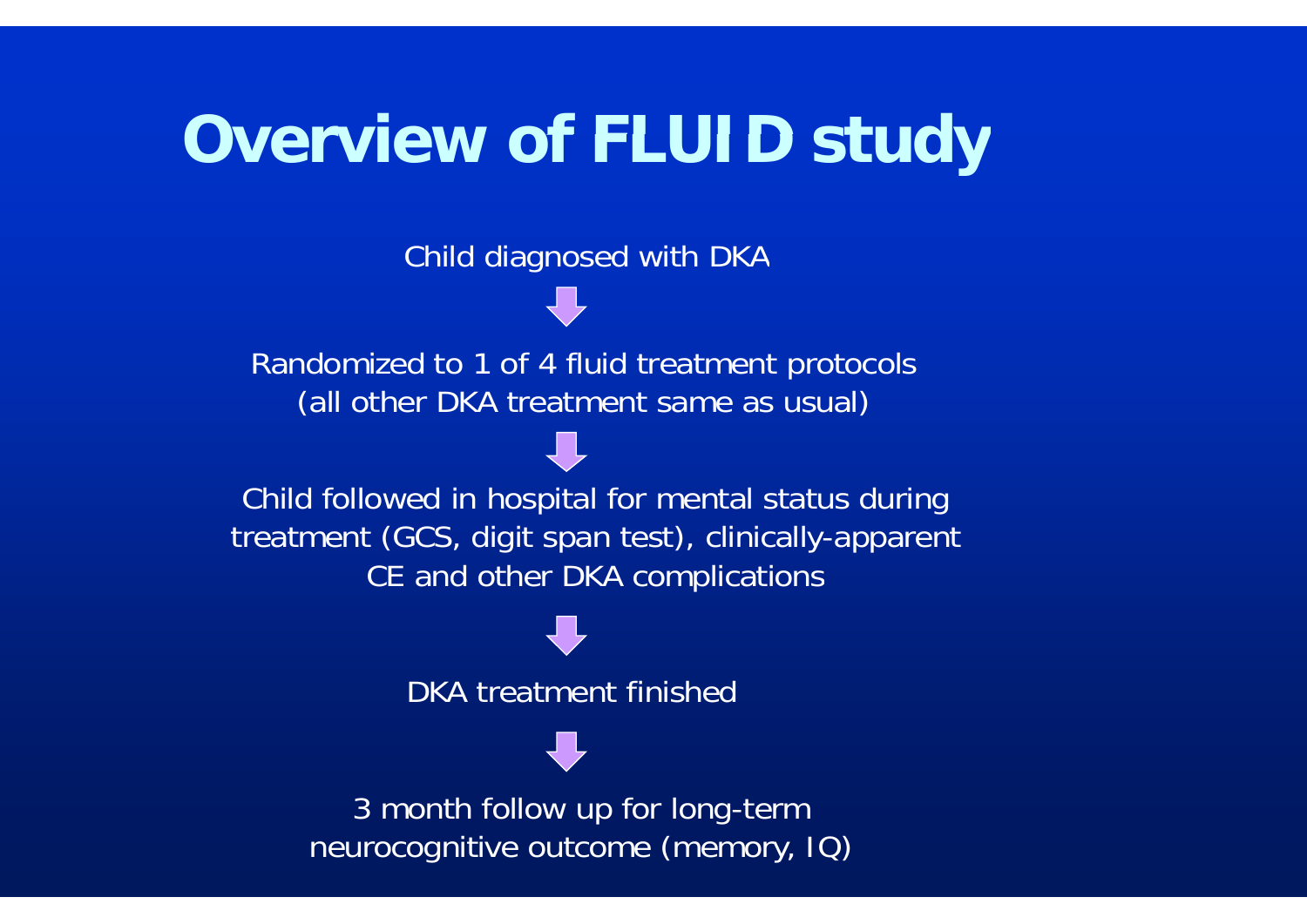## Current clinical implications

Dehydration / CNS hypoperfusion may play a larger role than previously believed in DKA-related cerebral edema ■ Under-hydration of children with DKA should be avoided Treat hypoperfusion/shock with fluid bolus(es)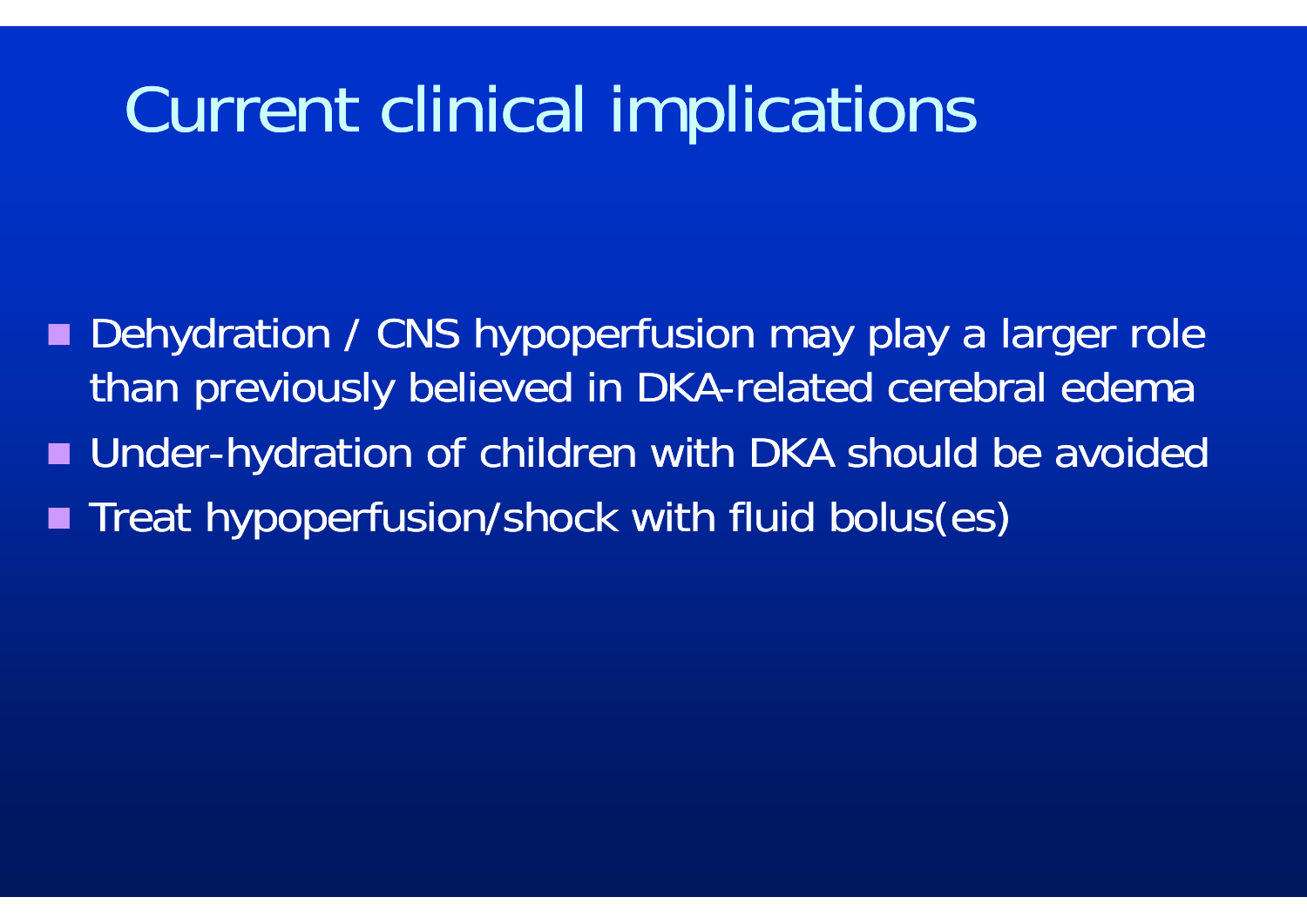#### Current clinical implications (cont' )

- **Although aggressive hydration may play a (small) role in** the development of DKA-related cerebral edema, do not "obsess " on this one factor – others are likely more important (severity of illness, bicarbonate therapy, etc.)
- **Therefore, take a reasonable, balanced approach to** hydration - correction of fluid deficits over 36-48 hours, no bicarbonate unless absolutely necessary
- **ORIGHT Close monitoring for signs of neurological decompensation**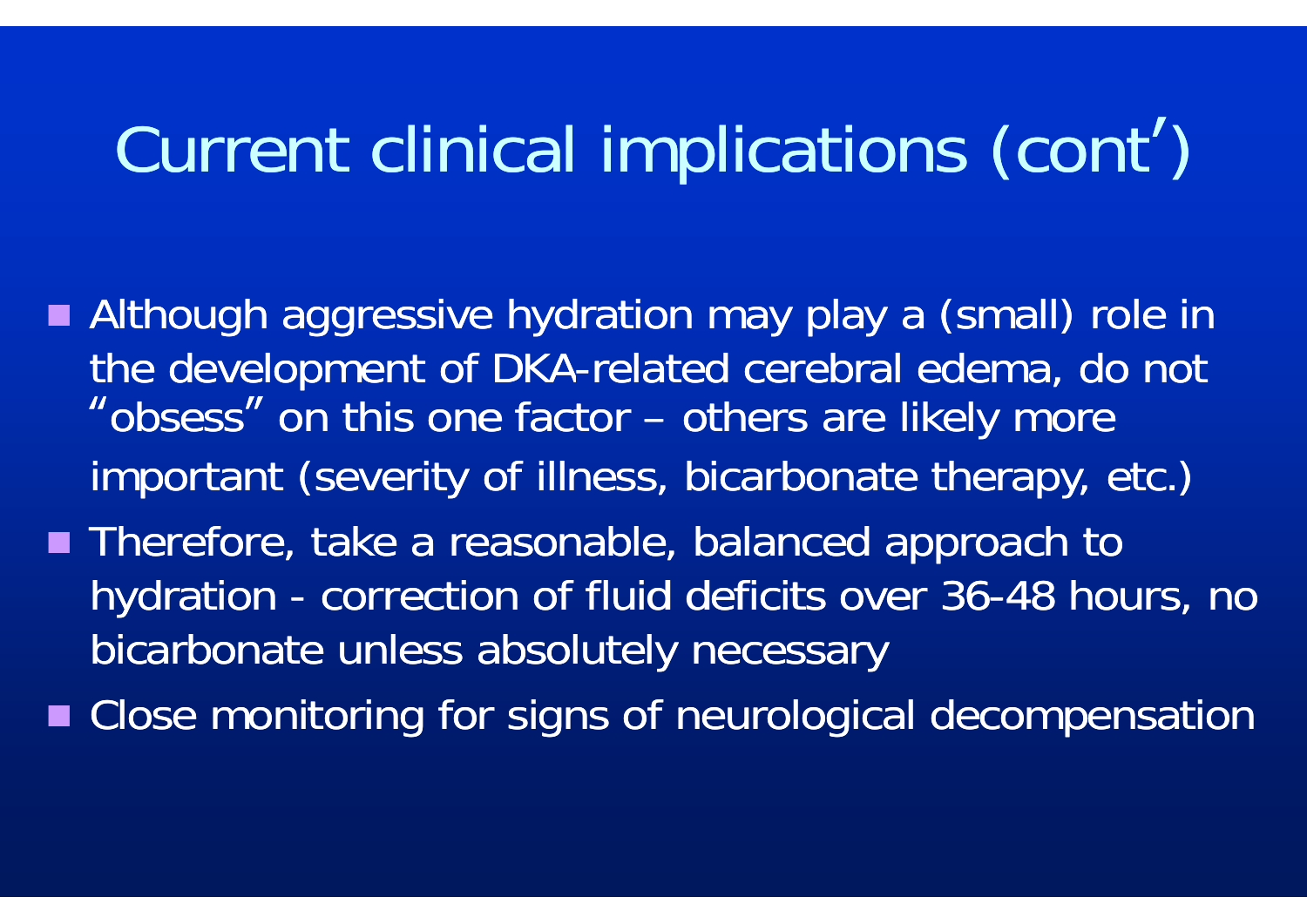## **DKA Summary**

- DKA is an important cause of morbidity and mortality in children with diabetes
- ◆ Evidence-based approach to therapy when possible
- ◆ Cerebral injury is the most frequent major complication; etiology remains unclear
- ◆ Several important questions regarding risk factors for cerebral injury and ideal treatment regimens remain incompletely answered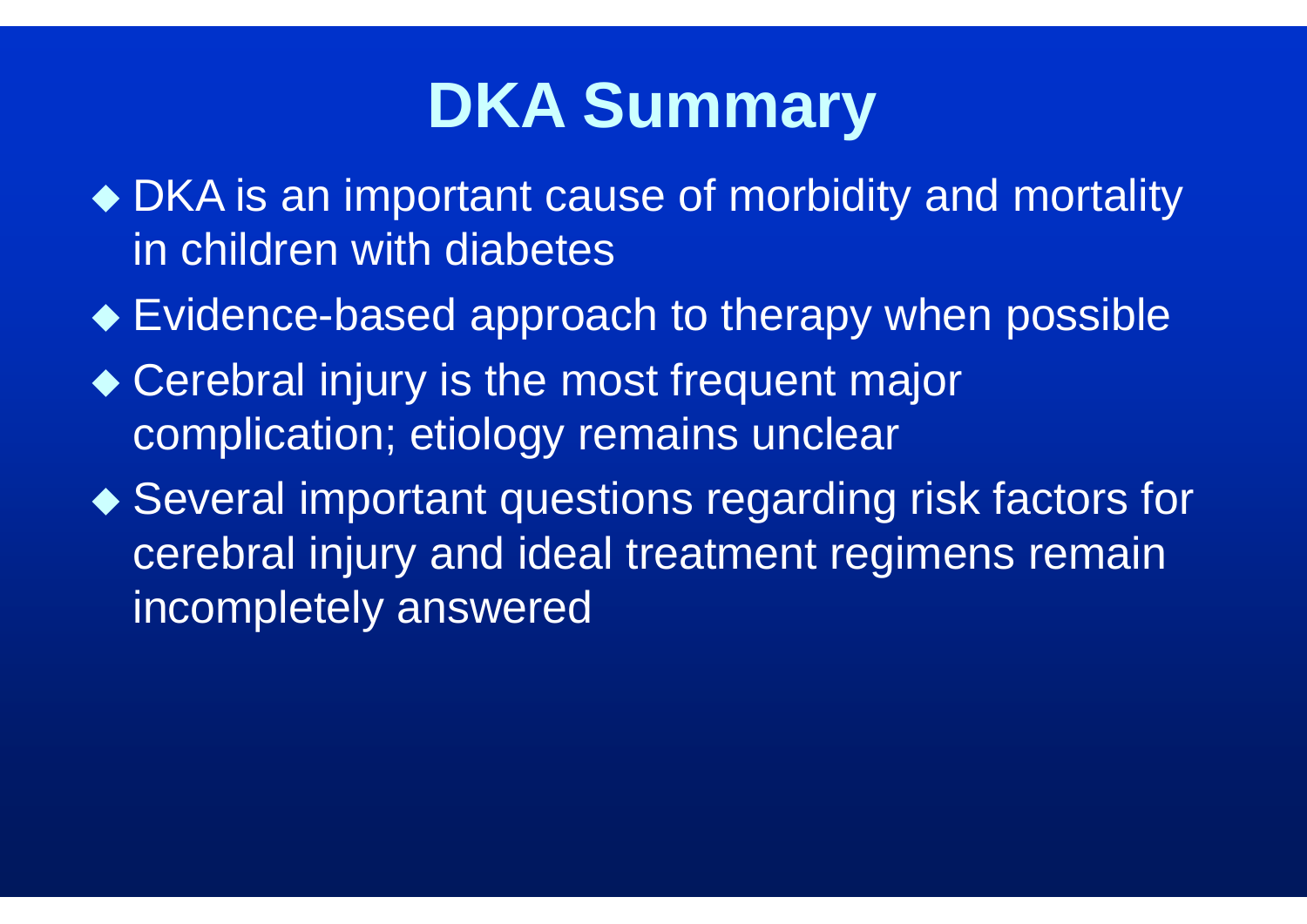#### **DKA Summary (cont** '**)**

- Most debate on DKA treatment centers on avoidance of cerebral edema/cerebral injury
- Data suggest that subtle cerebral edema and cerebral injury occur in most children with DKA
- **Number injury can be minimized/avoided by Artical** optimizing DKA treatment (iv fluid therapy) is unknown –subject of the PECARN FLUID study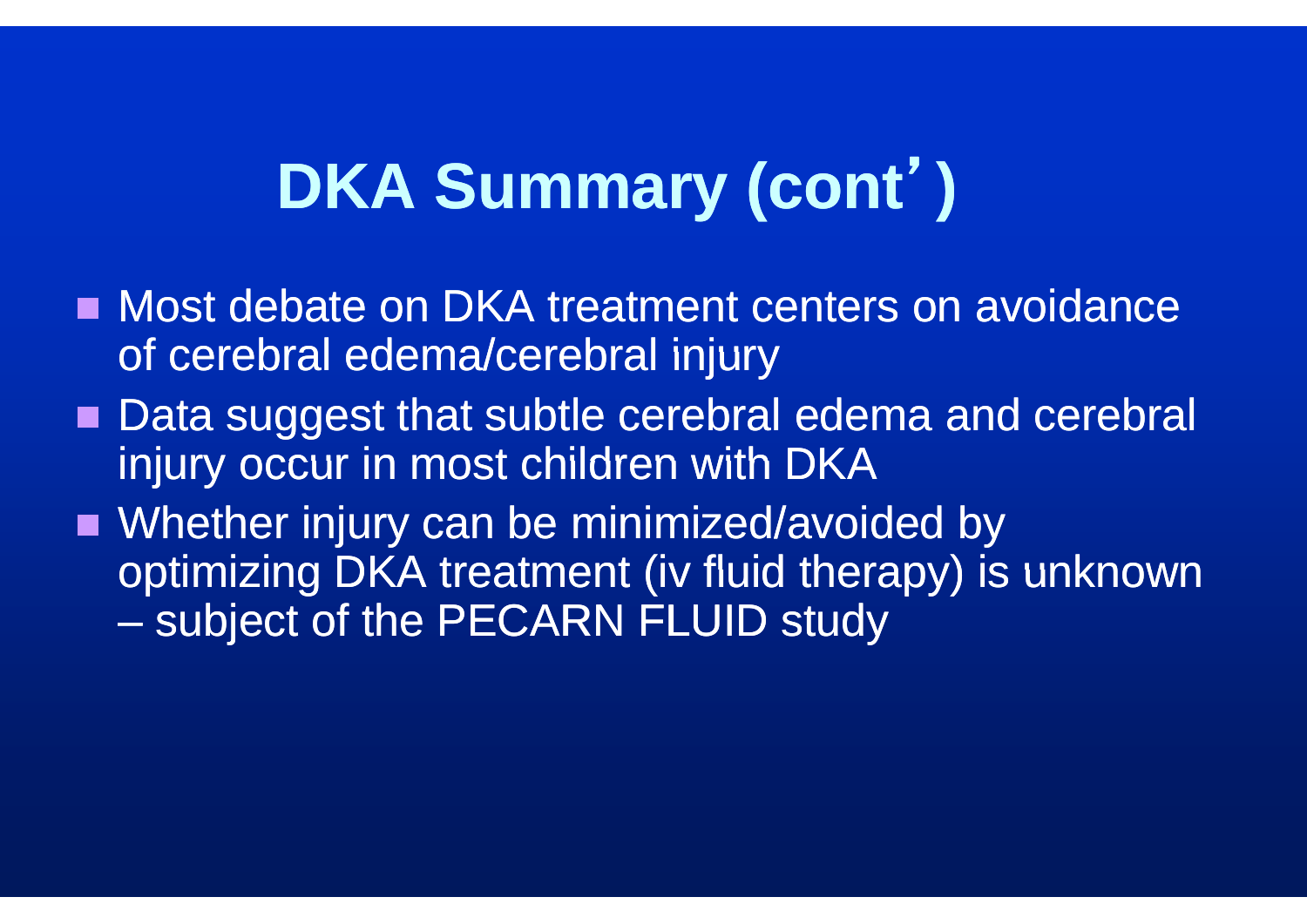